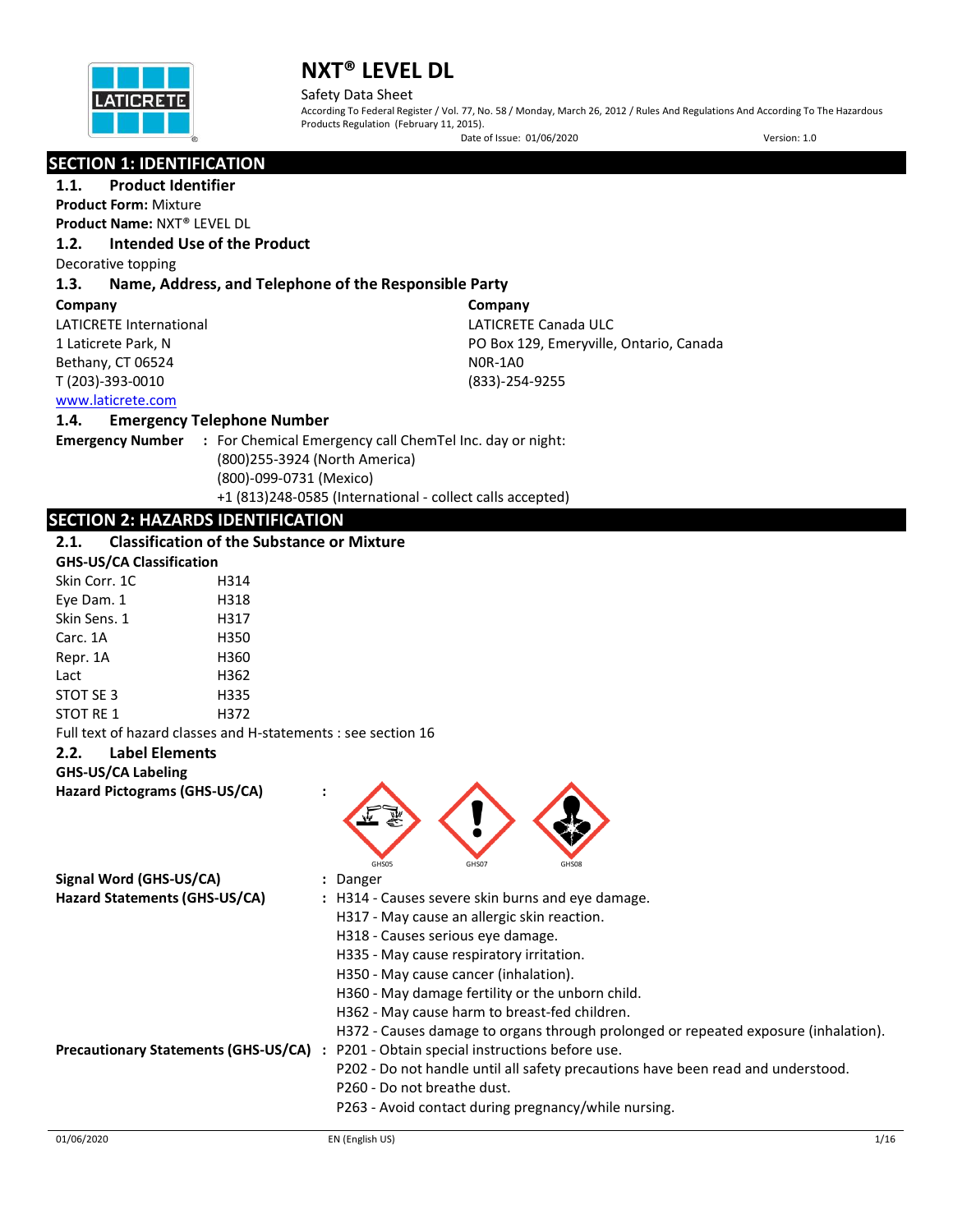Safety Data Sheet

According To Federal Register / Vol. 77, No. 58 / Monday, March 26, 2012 / Rules And Regulations And According To The Hazardous Products Regulation (February 11, 2015).

- P264 Wash hands, forearms, and other exposed areas thoroughly after handling.
- P270 Do not eat, drink or smoke when using this product.
- P271 Use only outdoors or in a well-ventilated area.

P272 - Contaminated work clothing should not be allowed out of the workplace.

P280 - Wear protective gloves, protective clothing, and eye protection.

P301+P330+P331 - IF SWALLOWED: Rinse mouth. Do NOT induce vomiting.

P303+P361+P353 - IF ON SKIN (or hair): Take off immediately all contaminated clothing. Rinse skin with water.

P304+P340 - IF INHALED: Remove person to fresh air and keep comfortable for breathing.

P305+P351+P338 - IF IN EYES: Rinse cautiously with water for several minutes. Remove contact lenses, if present and easy to do. Continue rinsing.

P308+P313 - If exposed or concerned: Get medical advice/attention.

P310 - Immediately call a POISON CENTER or doctor.

P314 - Get medical advice/attention if you feel unwell.

P321 - Specific treatment (see section 4 on this SDS).

P333+P313 - If skin irritation or rash occurs: Get medical advice/attention.

P362+P364 - Take off contaminated clothing and wash it before reuse.

P403+P233 - Store in a well-ventilated place. Keep container tightly closed.

P405 - Store locked up.

P501 - Dispose of contents/container in accordance with local, regional, national, and international regulations.

#### **2.3. Other Hazards**

Exposure may aggravate pre-existing eye, skin, or respiratory conditions.

**2.4. Unknown Acute Toxicity (GHS-US/CA)**

No data available

### **SECTION 3: COMPOSITION/INFORMATION ON INGREDIENTS**

#### **3.1. Substance**

Not applicable

#### **3.2. Mixture**

| <b>Name</b>                                  | <b>Product Identifier</b> | $%$ $*$     | <b>GHS Ingredient Classification</b>       |
|----------------------------------------------|---------------------------|-------------|--------------------------------------------|
| Quartz                                       | (CAS-No.) 14808-60-7      | $42.6 - 43$ | Carc. 1A, H350                             |
|                                              |                           |             | STOT SE 3, H335                            |
|                                              |                           |             | STOT RE 1, H372                            |
| Cement, alumina, chemicals                   | (CAS-No.) 65997-16-2      | $10 - 30$   | Eye Irrit. 2A, H319                        |
| Calcium oxide                                | (CAS-No.) 1305-78-8       | $10 - 16$   | Skin Irrit. 2, H315                        |
|                                              |                           |             | Eye Dam. 1, H318                           |
|                                              |                           |             | <b>STOT SE 3, H335</b>                     |
|                                              |                           |             | Aquatic Acute 3, H402                      |
|                                              |                           |             | Aquatic Chronic 3, H412                    |
| Calcium sulfate dihydrate                    | (CAS-No.) 13397-24-5      | $5 - 10$    | Not classified                             |
| Magnesium oxide (MgO)                        | (CAS-No.) 1309-48-4       | $3 - 6$     | Not classified                             |
| Cement, portland, chemicals                  | (CAS-No.) 65997-15-1      | $1 - 5$     | Skin Irrit. 2, H315                        |
|                                              |                           |             | Eye Dam. 1, H318                           |
|                                              |                           |             | Skin Sens. 1, H317                         |
|                                              |                           |             | STOT SE 3, H335                            |
| Copolymer of vinyl acetate and ethylene with | (CAS-No.) Not assigned    | $1 - 5$     | Comb. Dust                                 |
| mineral additives and protective colloid     |                           |             |                                            |
| Calcium sulfate hemihydrate                  | (CAS-No.) 10034-76-1      | $0.9 - 1$   | Not classified                             |
| Limestone                                    | (CAS-No.) 1317-65-3       | $\leq 0.2$  | Not classified                             |
| Silicic acid (H4SiO4), calcium salt (1:2)    | (CAS-No.) 10034-77-2      | $0.1 - 0.2$ | Eye Irrit. 2A, H319                        |
| Lithium carbonate                            | (CAS-No.) 554-13-2        | $0.1 - 1$   | Acute Tox. 4 (Oral), H302                  |
|                                              |                           |             | Acute Tox. 4 (Inhalation:dust, mist), H332 |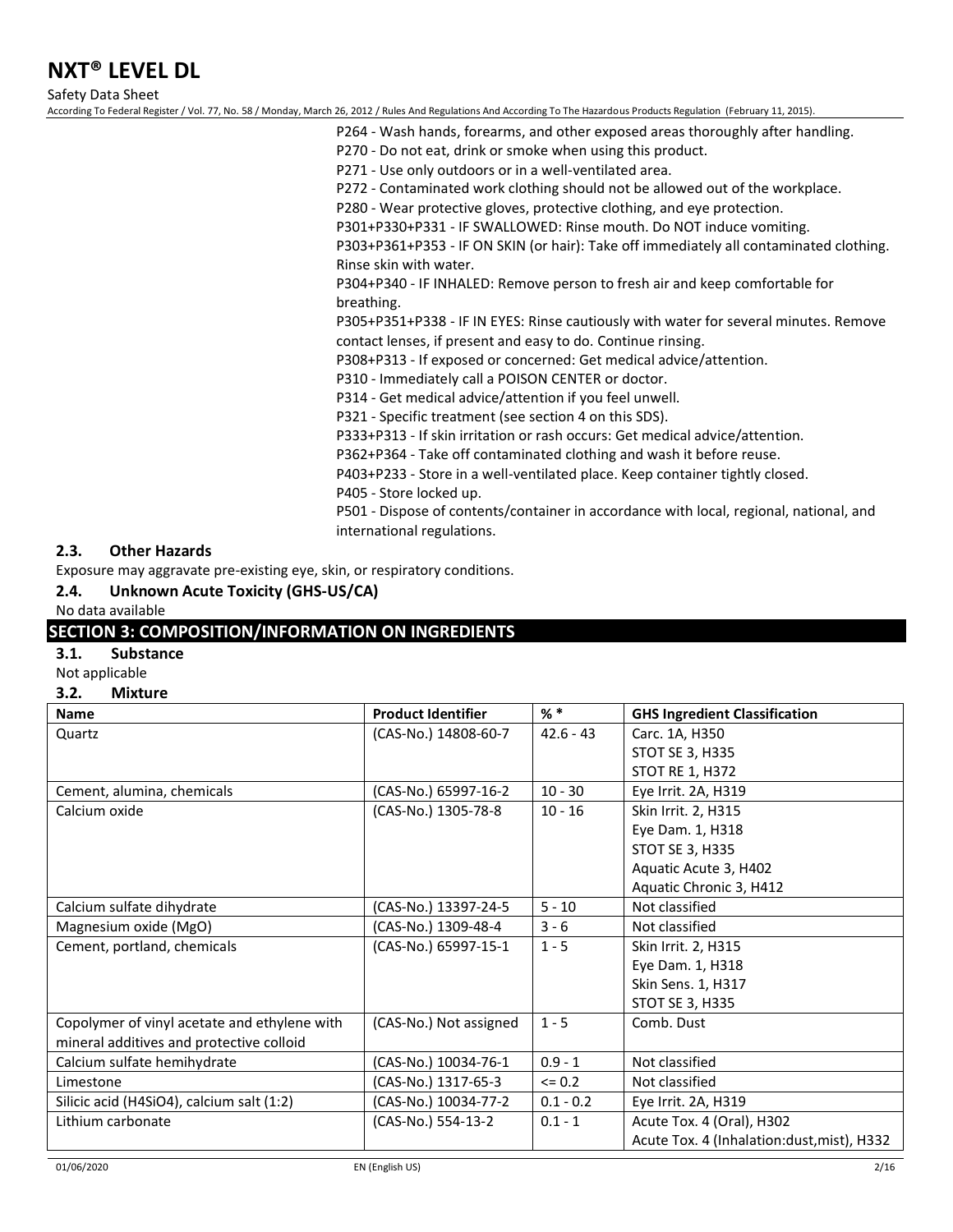Safety Data Sheet

According To Federal Register / Vol. 77, No. 58 / Monday, March 26, 2012 / Rules And Regulations And According To The Hazardous Products Regulation (February 11, 2015).

|                                         |                       |               | Eye Irrit. 2B, H320             |
|-----------------------------------------|-----------------------|---------------|---------------------------------|
|                                         |                       |               | Lact, H362                      |
|                                         |                       |               | Repr. 1A, H360                  |
|                                         |                       |               | STOT SE 3, H335                 |
|                                         |                       |               | STOT SE 1, H370                 |
|                                         |                       |               | <b>STOT RE 1, H372</b>          |
|                                         |                       |               | Aquatic Acute 2, H401           |
|                                         |                       |               | Aquatic Chronic 2, H411         |
| Silica, amorphous, precipitated and gel | (CAS-No.) 112926-00-8 | $0.02 - 0.04$ | Not classified                  |
| Methacrylic acid                        | (CAS-No.) 79-41-4     | < 0.001       | Flam. Liq. 4, H227              |
|                                         |                       |               | Acute Tox. 4 (Oral), H302       |
|                                         |                       |               | Acute Tox. 3 (Dermal), H311     |
|                                         |                       |               | Acute Tox. 4 (Inhalation), H332 |
|                                         |                       |               | Skin Corr. 1A, H314             |
|                                         |                       |               | Eye Dam. 1, H318                |
|                                         |                       |               | STOT SE 3, H335                 |
|                                         |                       |               | Aquatic Acute 3, H402           |
| Chromium, ion (Cr6+)                    | (CAS-No.) 18540-29-9  | < 0.000003    | Skin Sens. 1, H317              |
|                                         |                       |               | Carc. 1B, H350                  |
|                                         |                       |               | Aquatic Acute 1, H400           |
|                                         |                       |               | Aquatic Chronic 1, H410         |

Full text of H-phrases: see section 16

\*Percentages are listed in weight by weight percentage (w/w%) for liquid and solid ingredients. Gas ingredients are listed in volume by volume percentage (v/v%).

\*\* The actual concentration of ingredient(s) is withheld as a trade secret in accordance with the Hazardous Products Regulations (HPR) SOR/2015-17 and 29 CFR 1910.1200.

### **SECTION 4: FIRST AID MEASURES**

#### **4.1. Description of First-aid Measures**

**General:** Never give anything by mouth to an unconscious person. If you feel unwell, seek medical advice (show the label where possible).

**Inhalation:** Remove to fresh air and keep at rest in a position comfortable for breathing. Immediately call a poison center or doctor/physician.

**Skin Contact:** Immediately remove contaminated clothing. Immediately flush skin with plenty of water for at least 30 minutes. Get immediate medical advice/attention.

**Eye Contact:** Immediately rinse with water for at least 30 minutes. Remove contact lenses, if present and easy to do. Continue rinsing. Get immediate medical advice/attention.

**Ingestion:** Rinse mouth. Do NOT induce vomiting. Obtain emergency medical attention.

#### **4.2. Most Important Symptoms and Effects Both Acute and Delayed**

**General:** May cause respiratory irritation. May cause cancer. Causes damage to organs through prolonged or repeated exposure. Skin sensitization. May damage fertility. May damage the unborn child. May cause harm to breast-fed children. Causes severe skin burns and eye damage.

**Inhalation:** Irritation of the respiratory tract and the other mucous membranes. May be corrosive to the respiratory tract. The three types of silicosis include: 1) Simple chronic silicosis – which results from long-term exposure (more than 20 years) to low amounts of respirable crystalline silica. Nodules of chronic inflammation and scarring provoked by the respirable crystalline silica form in the lungs and chest lymph nodes. This disease may feature breathlessness and may resemble chronic obstructive pulmonary disease (COPD); 2) Accelerated silicosis – occurs after exposure to larger amounts of respirable crystalline silica over a shorter period of time (5-15 years); 3) Acute silicosis – results from short-term exposure to very large amounts of respirable crystalline silica. The lungs become very inflamed and may fill with fluid, causing severe shortness of breath and low blood oxygen levels. Inflammation, scarring, and symptoms progress faster in accelerated silicosis than in simple silicosis. Progressive massive fibrosis may occur in simple or accelerated silicosis, but is more common in the accelerated form. Progressive massive fibrosis results from severe scarring and leads to the destruction of normal lung structures.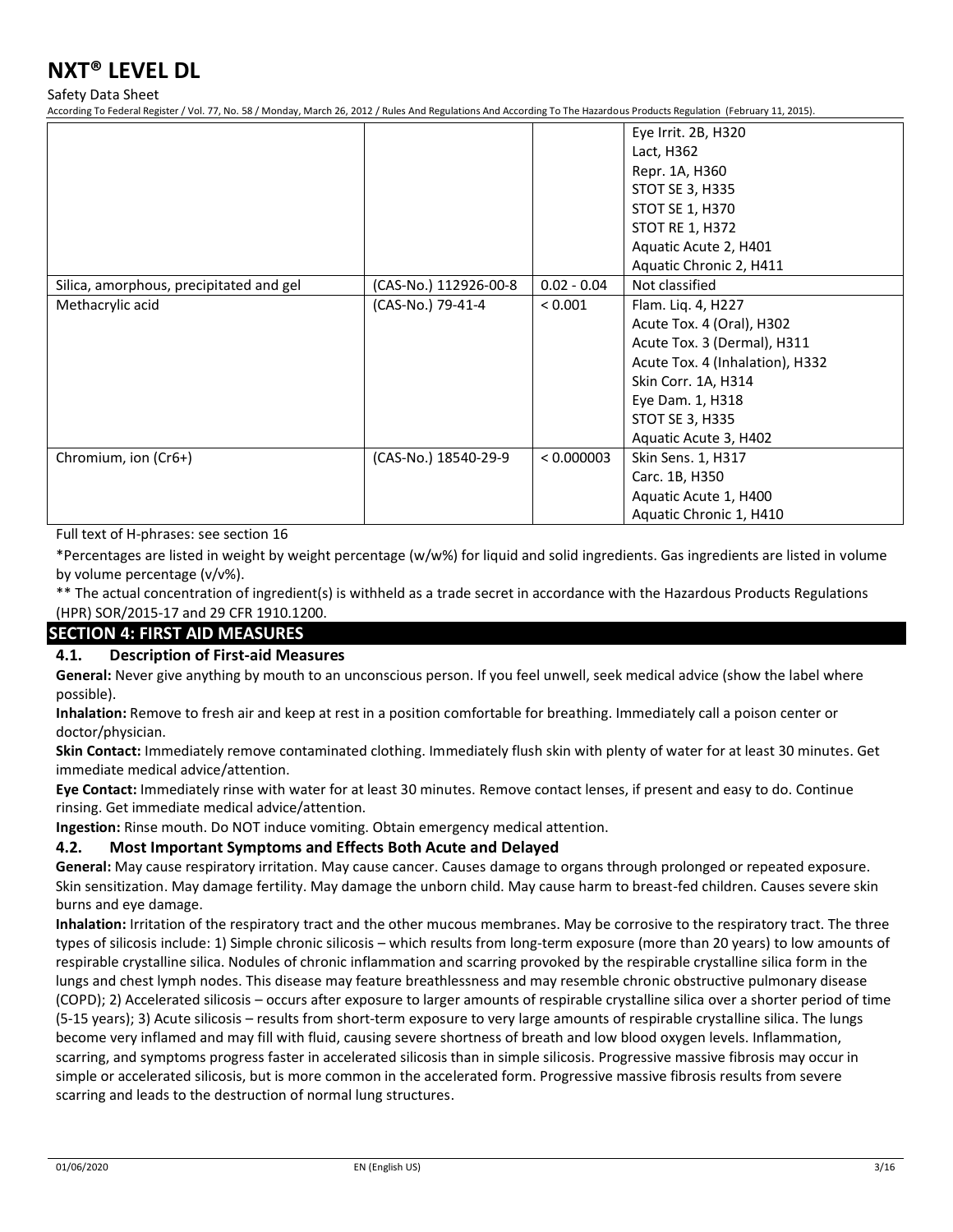#### Safety Data Sheet

According To Federal Register / Vol. 77, No. 58 / Monday, March 26, 2012 / Rules And Regulations And According To The Hazardous Products Regulation (February 11, 2015).

**Skin Contact:** Cement may cause dry skin, discomfort, irritation, severe burns, and dermatitis. Exposure of sufficient duration to wet cement, or to dry cement on moist areas of the body, can cause serious, potentially irreversible damage to skin, eye, respiratory and digestive tracts due to chemical (caustic) burns, including third degree burns. A skin exposure may be hazardous even if there is no pain or discomfort. Cement is capable of causing dermatitis by irritation and allergy. Skin affected by dermatitis may include symptoms such as, redness, itching, rash, scaling, and cracking. Irritant dermatitis is caused by the physical properties of cement including alkalinity and abrasion. Allergic contact dermatitis is caused by sensitization to hexavalent chromium (chromate) present in cement. The reaction can range from a mild rash to severe skin ulcers. Persons already sensitized may react to the first contact with cement. Others may develop allergic dermatitis after years of repeated contact with cement.

**Eye Contact:** Concrete may cause immediate or delayed irritation or inflammation. Eye contact with wet concrete can cause moderate eye irritation, chemical burns and blindness. Eye exposures require immediate first aid and medical attention to prevent significant damage to the eye.

**Ingestion:** May cause burns or irritation of the linings of the mouth, throat, and gastrointestinal tract.

**Chronic Symptoms:** May damage fertility or the unborn child. May cause harm to breast-fed children. Causes damage to organs through prolonged or repeated exposure. May cause cancer by inhalation. Some studies show that exposure to respirable crystalline silica (without silicosis) or that the disease silicosis may be associated with the increased incidence of several autoimmune disorders such as scleroderma (thickening of the skin), systemic lupus erythematosus, rheumatoid arthritis and diseases affecting the kidneys. Silicosis increases the risk of tuberculosis. Some studies show an increased incidence of chronic kidney disease and end-stage renal disease in workers exposed to respirable crystalline silica.

#### **4.3. Indication of Any Immediate Medical Attention and Special Treatment Needed**

If exposed or concerned, get medical advice and attention. If medical advice is needed, have product container or label at hand.

### **SECTION 5: FIRE-FIGHTING MEASURES**

#### **5.1. Extinguishing Media**

**Suitable Extinguishing Media:** Use extinguishing media appropriate for surrounding fire.

**Unsuitable Extinguishing Media:** Do not use a heavy water stream. Use of heavy stream of water may spread fire.

#### **5.2. Special Hazards Arising From the Substance or Mixture**

**Fire Hazard:** Not considered flammable but may burn at high temperatures.

#### **Explosion Hazard:** Product is not explosive.

**Reactivity:** Calcium oxide reacts with water to form corrosive calcium hydroxide, with evolution of much heat. Temperatures as high as 800° C (1472 °F) have been reached with addition of water (moisture in air or soil). Quartz (silica) will dissolve in hydrofluoric acid producing a corrosive gas, silicon tetrafluoride. Portland Cement reacts slowly with water forming hydrated compounds, releasing heat and producing a strong alkaline solution until reaction is substantially complete. May react exothermically with water releasing heat. Adding an acid to a base or base to an acid may cause a violent reaction.

#### **5.3. Advice for Firefighters**

**Precautionary Measures Fire:** Exercise caution when fighting any chemical fire.

**Firefighting Instructions:** Use water spray or fog for cooling exposed containers.

**Protection During Firefighting:** Do not enter fire area without proper protective equipment, including respiratory protection.

Hazardous Combustion Products: Carbon oxides (CO, CO<sub>2</sub>). Sulfur oxides. Metal oxides. Silicon oxides. Hydrocarbons.

#### **5.4. Reference to Other Sections**

Refer to Section 9 for flammability properties.

#### **SECTION 6: ACCIDENTAL RELEASE MEASURES**

#### **6.1. Personal Precautions, Protective Equipment and Emergency Procedures**

**General Measures:** Do not breathe dust. Do not get in eyes, on skin, or on clothing. Do not handle until all safety precautions have been read and understood.

#### **6.1.1. For Non-Emergency Personnel**

**Protective Equipment:** Use appropriate personal protective equipment (PPE).

**Emergency Procedures:** Evacuate unnecessary personnel.

#### **6.1.2. For Emergency Personnel**

#### **Protective Equipment:** Equip cleanup crew with proper protection.

**Emergency Procedures:** Upon arrival at the scene, a first responder is expected to recognize the presence of dangerous goods, protect oneself and the public, secure the area, and call for the assistance of trained personnel as soon as conditions permit. Ventilate area.

### **6.2. Environmental Precautions**

Prevent entry to sewers and public waters.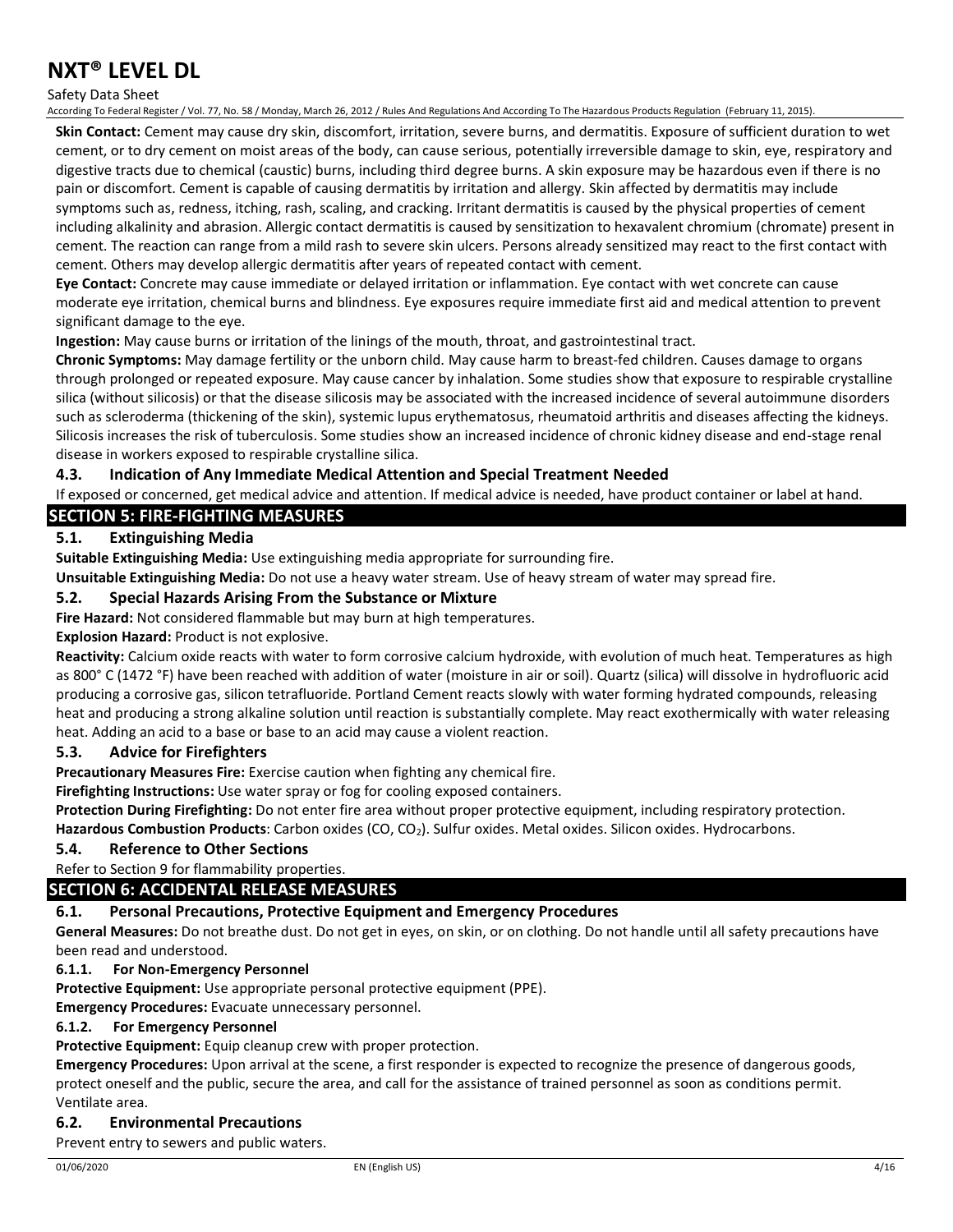Safety Data Sheet

According To Federal Register / Vol. 77, No. 58 / Monday, March 26, 2012 / Rules And Regulations And According To The Hazardous Products Regulation (February 11, 2015).

#### **6.3. Methods and Materials for Containment and Cleaning Up**

**For Containment:** Contain solid spills with appropriate barriers and prevent migration and entry into sewers or streams. As an immediate precautionary measure, isolate spill or leak area in all directions.

**Methods for Cleaning Up:** Clean up spills immediately and dispose of waste safely. Cautiously neutralize spilled solid. Recover the product by vacuuming, shoveling or sweeping. Transfer spilled material to a suitable container for disposal. Contact competent authorities after a spill.

### **6.4. Reference to Other Sections**

See Section 8 for exposure controls and personal protection and Section 13 for disposal considerations.

#### **SECTION 7: HANDLING AND STORAGE**

### **7.1. Precautions for Safe Handling**

**Additional Hazards When Processed:** May release corrosive vapors.

**Precautions for Safe Handling:** Avoid creating or spreading dust. Keep away from heat, sparks, open flames, hot surfaces. – No smoking. Wash hands and other exposed areas with mild soap and water before eating, drinking or smoking and when leaving work. Avoid contact with eyes, skin and clothing. Obtain special instructions before use. Do not handle until all safety precautions have been read and understood. Do not breathe dust. Avoid contact during pregnancy/while nursing. Do not get in eyes, on skin, or on clothing. Handle empty containers with care because they may still present a hazard.

**Hygiene Measures:** Handle in accordance with good industrial hygiene and safety procedures.

#### **7.2. Conditions for Safe Storage, Including Any Incompatibilities**

**Technical Measures:** Comply with applicable regulations.

**Storage Conditions:** Keep container closed when not in use. Store in a dry, cool place. Keep/Store away from direct sunlight, extremely high or low temperatures and incompatible materials. Store locked up/in a secure area. Store in original container or corrosive resistant and/or lined container.

**Incompatible Materials:** Slag is incompatible with acids, ammonium salts and aluminum metal. Slag and cement dissolves in hydrofluoric acid, producing corrosive silicon tetrafluoride gas. Slag and cement reacts with water to form silicates and calcium hydroxide. Silicates react with powerful oxidizers such as fluorine, boron trifluoride, chlorine trifluoride, manganese trifluoride, and oxygen difluoride.

### **7.3. Specific End Use(s)**

Decorative topping

### **SECTION 8: EXPOSURE CONTROLS/PERSONAL PROTECTION**

#### **8.1. Control Parameters**

For substances listed in section 3 that are not listed here, there are no established exposure limits from the manufacturer, supplier, importer, or the appropriate advisory agency including: ACGIH (TLV), AIHA (WEEL), NIOSH (REL), OSHA (PEL), or Canadian provincial governments.

| Quartz (14808-60-7)                |                                      |                                                                      |
|------------------------------------|--------------------------------------|----------------------------------------------------------------------|
| <b>USA ACGIH</b>                   | ACGIH TWA $(mg/m3)$                  | 0.025 mg/m <sup>3</sup> (respirable particulate matter)              |
| <b>USA ACGIH</b>                   | ACGIH chemical category              | A2 - Suspected Human Carcinogen                                      |
| <b>USA OSHA</b>                    | OSHA PEL (TWA) (mg/m <sup>3</sup> )  | 50 $\mu$ g/m <sup>3</sup> (Respirable crystalline silica)            |
| <b>USA NIOSH</b>                   | NIOSH REL (TWA) (mg/m <sup>3</sup> ) | 0.05 mg/m <sup>3</sup> (respirable dust)                             |
| <b>USA IDLH</b>                    | US IDLH $(mg/m3)$                    | 50 mg/m <sup>3</sup> (respirable dust)                               |
| <b>Alberta</b>                     | OEL TWA (mg/m <sup>3</sup> )         | 0.025 mg/m <sup>3</sup> (respirable particulate)                     |
| <b>British Columbia</b>            | OEL TWA (mg/m <sup>3</sup> )         | 0.025 mg/m <sup>3</sup> (respirable)                                 |
| <b>Manitoba</b>                    | OEL TWA (mg/m <sup>3</sup> )         | 0.025 mg/m <sup>3</sup> (respirable particulate matter)              |
| <b>New Brunswick</b>               | OEL TWA (mg/m <sup>3</sup> )         | 0.1 mg/m <sup>3</sup> (respirable fraction)                          |
| <b>Newfoundland &amp; Labrador</b> | OEL TWA (mg/m <sup>3</sup> )         | 0.025 mg/m <sup>3</sup> (respirable particulate matter)              |
| Nova Scotia                        | OEL TWA (mg/m <sup>3</sup> )         | 0.025 mg/m <sup>3</sup> (respirable particulate matter)              |
| <b>Nunavut</b>                     | OEL TWA (mg/m <sup>3</sup> )         | 0.05 mg/m <sup>3</sup> (respirable fraction (Silica - crystalline)   |
| <b>Northwest Territories</b>       | OEL TWA (mg/m <sup>3</sup> )         | 0.05 mg/m <sup>3</sup> (respirable fraction (Silica - crystalline)   |
| Ontario                            | OEL TWA (mg/m <sup>3</sup> )         | $0.1$ mg/m <sup>3</sup> (designated substances regulation-respirable |
|                                    |                                      | (Silica, crystalline)                                                |
| <b>Prince Edward Island</b>        | OEL TWA $(mg/m3)$                    | 0.025 mg/m <sup>3</sup> (respirable particulate matter)              |
| Québec                             | VEMP ( $mg/m3$ )                     | $0.1 \,\mathrm{mg/m^3}$ (respirable dust)                            |
| Saskatchewan                       | OEL TWA (mg/m <sup>3</sup> )         | 0.05 mg/m <sup>3</sup> (respirable fraction (Silica - crystalline    |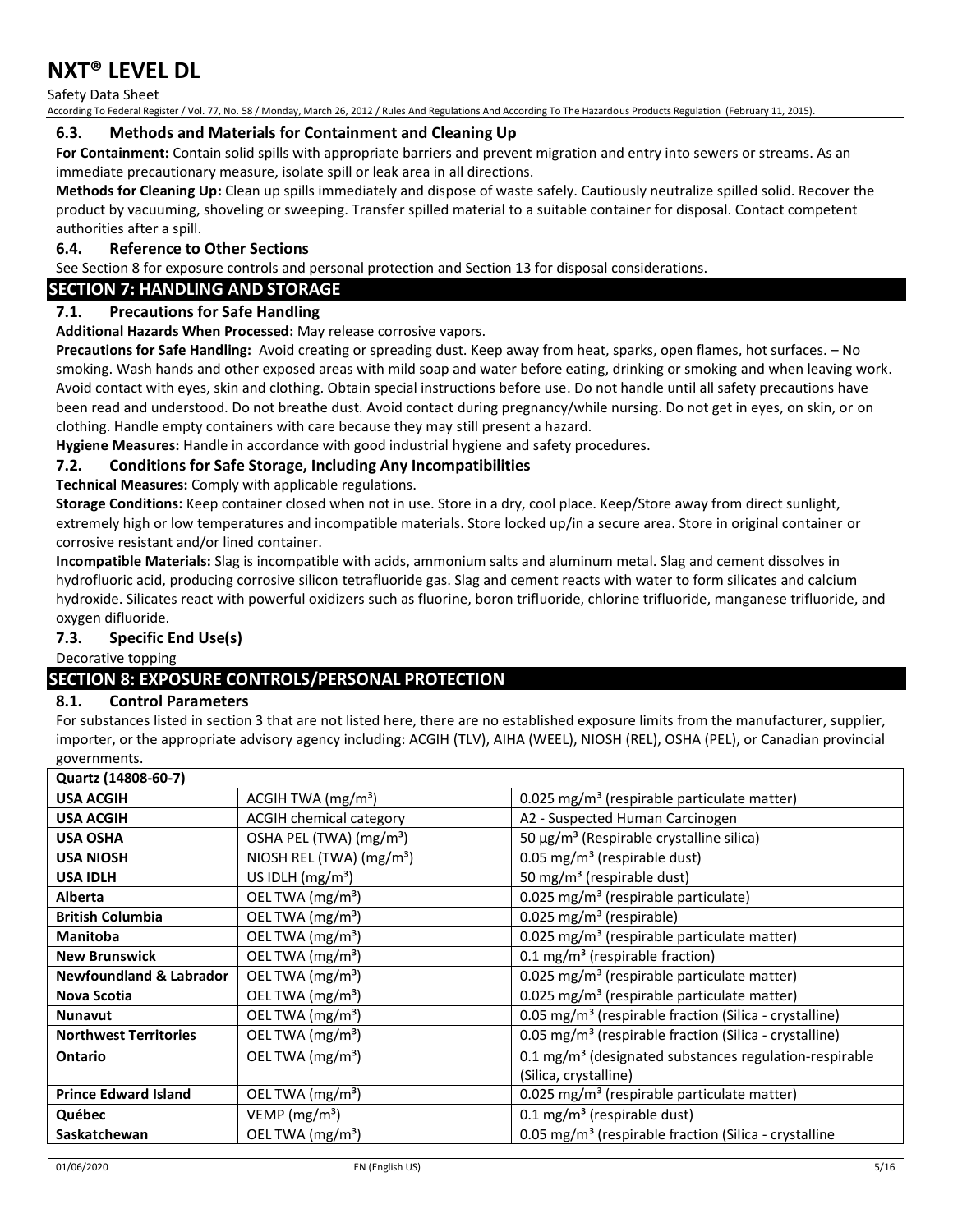Safety Data Sheet

|                                                |                                                               | (Trydimite removed))                                                                   |
|------------------------------------------------|---------------------------------------------------------------|----------------------------------------------------------------------------------------|
| Yukon                                          | OEL TWA (mg/m <sup>3</sup> )                                  | 300 particle/mL (Silica - Quartz, crystalline)                                         |
| <b>Calcium oxide (1305-78-8)</b>               |                                                               |                                                                                        |
| <b>USA ACGIH</b>                               | ACGIH TWA $(mg/m3)$                                           | 2 mg/m <sup>3</sup>                                                                    |
| <b>USA OSHA</b>                                | OSHA PEL (TWA) (mg/m <sup>3</sup> )                           | 5 mg/ $m3$                                                                             |
| <b>USA NIOSH</b>                               | NIOSH REL (TWA) (mg/m <sup>3</sup> )                          | 2 mg/m $3$                                                                             |
| <b>USA IDLH</b>                                | US IDLH (mg/m <sup>3</sup> )                                  | $25$ mg/m <sup>3</sup>                                                                 |
| Alberta                                        | OEL TWA (mg/m <sup>3</sup> )                                  | 2 mg/ $m3$                                                                             |
| <b>British Columbia</b>                        | OEL TWA (mg/m <sup>3</sup> )                                  | 2 mg/ $m3$                                                                             |
| <b>Manitoba</b>                                | OEL TWA (mg/m <sup>3</sup> )                                  | 2 mg/m $3$                                                                             |
| <b>New Brunswick</b>                           | OEL TWA (mg/m <sup>3</sup> )                                  | 2 mg/ $m3$                                                                             |
| <b>Newfoundland &amp; Labrador</b>             | OEL TWA (mg/m <sup>3</sup> )                                  | 2 mg/ $m3$                                                                             |
| <b>Nova Scotia</b>                             | OEL TWA (mg/m <sup>3</sup> )                                  | 2 mg/ $m3$                                                                             |
| <b>Nunavut</b>                                 | OEL STEL (mg/m <sup>3</sup> )                                 | 4 mg/m <sup>3</sup>                                                                    |
| <b>Nunavut</b>                                 | OEL TWA (mg/m <sup>3</sup> )                                  | 2 mg/ $m3$                                                                             |
| <b>Northwest Territories</b>                   | OEL STEL (mg/m <sup>3</sup> )                                 | 4 mg/m $3$                                                                             |
| <b>Northwest Territories</b>                   | OEL TWA (mg/m <sup>3</sup> )                                  | 2 mg/m $3$                                                                             |
| <b>Ontario</b>                                 | OEL TWA (mg/m <sup>3</sup> )                                  | 2 mg/m $3$                                                                             |
| <b>Prince Edward Island</b>                    | OEL TWA (mg/m <sup>3</sup> )                                  | 2 mg/ $m3$                                                                             |
| Québec                                         | VEMP ( $mg/m3$ )                                              | 2 mg/ $m3$                                                                             |
| Saskatchewan                                   | OEL STEL (mg/m <sup>3</sup> )                                 | 4 mg/m $3$                                                                             |
| Saskatchewan                                   | OEL TWA (mg/m <sup>3</sup> )                                  | 2 mg/ $m3$                                                                             |
| Yukon                                          | OEL STEL (mg/m <sup>3</sup> )                                 | 4 mg/m $3$                                                                             |
| Yukon                                          | OEL TWA (mg/m <sup>3</sup> )                                  | 2 mg/m $3$                                                                             |
| Magnesium oxide (MgO) (1309-48-4)              |                                                               |                                                                                        |
| <b>USA ACGIH</b>                               | ACGIH TWA $(mg/m3)$                                           | 10 mg/m <sup>3</sup> (inhalable particulate matter)                                    |
| <b>USA ACGIH</b>                               | <b>ACGIH chemical category</b>                                | Not Classifiable as a Human Carcinogen                                                 |
| <b>USA OSHA</b>                                | OSHA PEL (TWA) (mg/m <sup>3</sup> )                           | 15 mg/m <sup>3</sup> (fume, total particulate)                                         |
| <b>USA IDLH</b>                                | US IDLH $(mg/m3)$                                             | 750 mg/m <sup>3</sup> (fume)                                                           |
| Alberta                                        | OEL TWA (mg/m <sup>3</sup> )                                  | 10 mg/m $3$ (fume)                                                                     |
| <b>British Columbia</b>                        | OEL STEL (mg/m <sup>3</sup> )                                 | 10 mg/m <sup>3</sup> (respirable dust and fume)                                        |
| <b>British Columbia</b>                        | OEL TWA (mg/m <sup>3</sup> )                                  | 10 mg/m <sup>3</sup> (fume, inhalable)                                                 |
|                                                |                                                               | 3 mg/m <sup>3</sup> (respirable dust and fume)                                         |
| Manitoba                                       | OEL TWA (mg/m <sup>3</sup> )                                  | 10 mg/m <sup>3</sup> (inhalable particulate matter)                                    |
| <b>New Brunswick</b>                           | OEL TWA (mg/m <sup>3</sup> )                                  | 10 mg/m $3$ (fume)                                                                     |
| <b>Newfoundland &amp; Labrador</b>             | OEL TWA (mg/m <sup>3</sup> )                                  | 10 mg/m <sup>3</sup> (inhalable particulate matter)                                    |
| <b>Nova Scotia</b>                             | OEL TWA (mg/m <sup>3</sup> )                                  | 10 mg/m <sup>3</sup> (inhalable particulate matter)                                    |
| <b>Nunavut</b>                                 | OEL STEL (mg/m <sup>3</sup> )                                 | 20 mg/m <sup>3</sup> (inhalable fraction)<br>10 mg/m <sup>3</sup> (inhalable fraction) |
| <b>Nunavut</b><br><b>Northwest Territories</b> | OEL TWA (mg/m <sup>3</sup> )<br>OEL STEL (mg/m <sup>3</sup> ) | 20 mg/m <sup>3</sup> (inhalable fraction)                                              |
| <b>Northwest Territories</b>                   | OEL TWA (mg/m <sup>3</sup> )                                  | 10 mg/m <sup>3</sup> (inhalable fraction)                                              |
| Ontario                                        | OEL TWA (mg/m <sup>3</sup> )                                  | 10 mg/m <sup>3</sup> (inhalable)                                                       |
| <b>Prince Edward Island</b>                    | OEL TWA (mg/m <sup>3</sup> )                                  | 10 mg/m <sup>3</sup> (inhalable particulate matter)                                    |
| Québec                                         | VEMP ( $mg/m3$ )                                              | 10 mg/m <sup>3</sup> (fume)                                                            |
| Saskatchewan                                   | OEL STEL (mg/m <sup>3</sup> )                                 | 20 mg/m <sup>3</sup> (inhalable fraction)                                              |
| Saskatchewan                                   | OEL TWA (mg/m <sup>3</sup> )                                  | 10 mg/m <sup>3</sup> (inhalable fraction)                                              |
| Yukon                                          | OEL STEL (mg/m <sup>3</sup> )                                 | 10 mg/m $3$ (fume)                                                                     |
| Yukon                                          | OEL TWA (mg/m <sup>3</sup> )                                  | 10 mg/m $3$ (fume)                                                                     |
| Calcium sulfate dihydrate (13397-24-5)         |                                                               |                                                                                        |
| <b>USA ACGIH</b>                               | ACGIH TWA $(mg/m3)$                                           | 10 mg/m <sup>3</sup> (inhalable particulate matter (Calcium sulfate)                   |
| <b>USA OSHA</b>                                | OSHA PEL (TWA) (mg/m <sup>3</sup> )                           | 15 mg/m <sup>3</sup> (total dust)                                                      |
|                                                |                                                               |                                                                                        |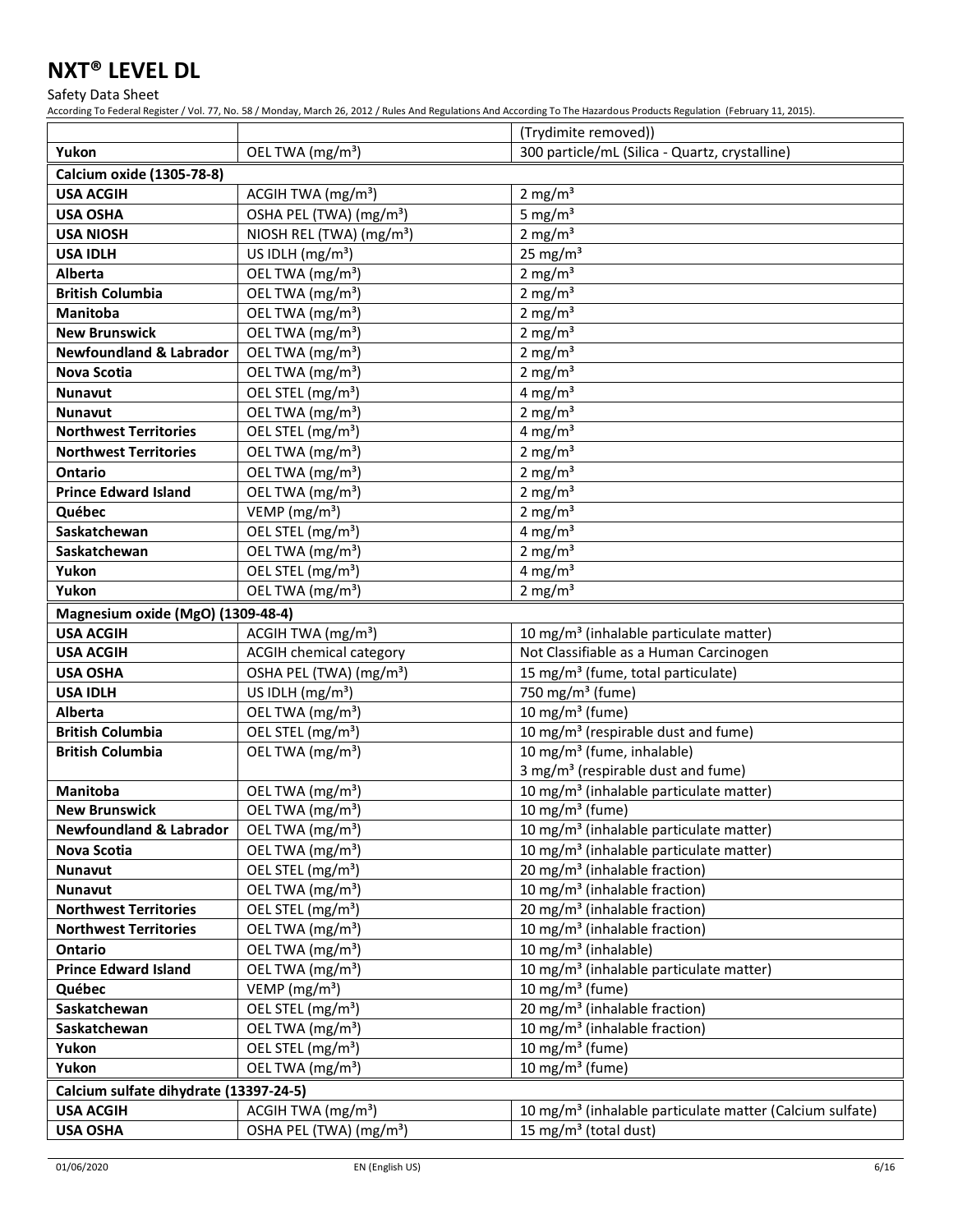Safety Data Sheet

|                                          |                                      | 5 mg/m <sup>3</sup> (respirable fraction)                                             |
|------------------------------------------|--------------------------------------|---------------------------------------------------------------------------------------|
| <b>USA NIOSH</b>                         | NIOSH REL (TWA) (mg/m <sup>3</sup> ) | 10 mg/m $3$ (total dust)                                                              |
|                                          |                                      | 5 mg/m <sup>3</sup> (respirable dust)                                                 |
| Alberta                                  | OEL TWA (mg/m <sup>3</sup> )         | 10 mg/m <sup>3</sup> (Calcium sulphate)                                               |
| <b>British Columbia</b>                  | OEL STEL (mg/m <sup>3</sup> )        | 20 mg/m $3$ (total)                                                                   |
| <b>British Columbia</b>                  | OEL TWA (mg/m <sup>3</sup> )         | 10 mg/m $3$ (total dust)                                                              |
|                                          |                                      | 3 mg/m <sup>3</sup> (respirable fraction)                                             |
| <b>Manitoba</b>                          | OEL TWA (mg/m <sup>3</sup> )         | 10 mg/m <sup>3</sup> (inhalable particulate matter (Calcium sulfate)                  |
| <b>Newfoundland &amp; Labrador</b>       | OEL TWA (mg/m <sup>3</sup> )         | 10 mg/m <sup>3</sup> (inhalable particulate matter (Calcium sulfate)                  |
| Nova Scotia                              | OEL TWA (mg/m <sup>3</sup> )         | 10 mg/m <sup>3</sup> (inhalable particulate matter (Calcium sulfate)                  |
| <b>Ontario</b>                           | OEL TWA (mg/m <sup>3</sup> )         | 10 mg/m <sup>3</sup> (inhalable (Calcium sulfate)                                     |
| <b>Prince Edward Island</b>              | OEL TWA (mg/m <sup>3</sup> )         | 10 mg/m <sup>3</sup> (inhalable particulate matter (Calcium sulfate)                  |
| Québec                                   | VEMP ( $mg/m3$ )                     | 10 mg/m <sup>3</sup> (containing no Asbestos and <1% Crystalline                      |
|                                          |                                      | silica-total dust)                                                                    |
|                                          |                                      | 5 mg/m <sup>3</sup> (containing no Asbestos and <1% Crystalline                       |
|                                          |                                      | silica-respirable dust)                                                               |
| Saskatchewan                             | OEL STEL (mg/m <sup>3</sup> )        | $20$ mg/m <sup>3</sup>                                                                |
| Saskatchewan                             | OEL TWA (mg/m <sup>3</sup> )         | $10 \text{ mg/m}^3$                                                                   |
| Yukon                                    | OEL STEL (mg/m <sup>3</sup> )        | 20 mg/m $3$                                                                           |
| Yukon                                    | OEL TWA (mg/m <sup>3</sup> )         | 30 mppcf                                                                              |
|                                          |                                      | $10 \text{ mg/m}^3$                                                                   |
| Cement, portland, chemicals (65997-15-1) |                                      |                                                                                       |
| <b>USA ACGIH</b>                         | ACGIH TWA (mg/m <sup>3</sup> )       | 1 mg/m <sup>3</sup> (particulate matter containing no asbestos and                    |
|                                          |                                      | <1% crystalline silica, respirable particulate matter)                                |
| <b>USA ACGIH</b>                         | ACGIH chemical category              | Not Classifiable as a Human Carcinogen                                                |
| <b>USA OSHA</b>                          | OSHA PEL (TWA) (mg/m <sup>3</sup> )  | 15 mg/m <sup>3</sup> (total dust)                                                     |
|                                          |                                      | 5 mg/m <sup>3</sup> (respirable fraction)                                             |
| <b>USA NIOSH</b>                         | NIOSH REL (TWA) (mg/m <sup>3</sup> ) | 10 mg/m $3$ (total dust)<br>5 mg/m <sup>3</sup> (respirable dust)                     |
| <b>USA IDLH</b>                          | US IDLH $(mg/m3)$                    | 5000 mg/m <sup>3</sup>                                                                |
| Alberta                                  | OEL TWA (mg/m <sup>3</sup> )         | 10 mg/m $3$                                                                           |
| <b>British Columbia</b>                  | OEL TWA (mg/m <sup>3</sup> )         | 1 mg/m <sup>3</sup> (particulate matter containing no Asbestos and                    |
|                                          |                                      | <1% Crystalline silica-respirable particulate)                                        |
| Manitoba                                 | OEL TWA (mg/m <sup>3</sup> )         | 1 mg/m <sup>3</sup> (particulate matter containing no Asbestos and                    |
|                                          |                                      | <1% Crystalline silica, respirable particulate matter-                                |
|                                          |                                      | particulate matter, respirable particulate matter)                                    |
| <b>New Brunswick</b>                     | OEL TWA (mg/m <sup>3</sup> )         | 10 mg/m <sup>3</sup> (particulate matter containing no Asbestos and                   |
|                                          |                                      | <1% Crystalline silica)                                                               |
| <b>Newfoundland &amp; Labrador</b>       | OEL TWA (mg/m <sup>3</sup> )         | 1 mg/m <sup>3</sup> (particulate matter containing no Asbestos and                    |
|                                          |                                      | <1% Crystalline silica, respirable particulate matter-                                |
|                                          |                                      | particulate matter, respirable particulate matter)                                    |
| Nova Scotia                              | OEL TWA (mg/m <sup>3</sup> )         | 1 mg/m <sup>3</sup> (particulate matter containing no Asbestos and                    |
|                                          |                                      | <1% Crystalline silica, respirable particulate matter-                                |
|                                          |                                      | particulate matter, respirable particulate matter)                                    |
| <b>Nunavut</b>                           | OEL STEL (mg/m <sup>3</sup> )        | 20 mg/m $3$                                                                           |
| <b>Nunavut</b>                           | OEL TWA (mg/m <sup>3</sup> )         | 10 mg/m $3$                                                                           |
| <b>Northwest Territories</b>             | OEL STEL (mg/m <sup>3</sup> )        | 20 mg/m $3$                                                                           |
| <b>Northwest Territories</b>             | OEL TWA (mg/m <sup>3</sup> )         | $10 \text{ mg/m}^3$                                                                   |
| Ontario                                  | OEL TWA (mg/m <sup>3</sup> )         | 1 mg/m <sup>3</sup> (containing no Asbestos and <1% Crystalline<br>silica-respirable) |
| <b>Prince Edward Island</b>              |                                      |                                                                                       |
|                                          | OEL TWA (mg/m <sup>3</sup> )         | 1 mg/m <sup>3</sup> (particulate matter containing no Asbestos and                    |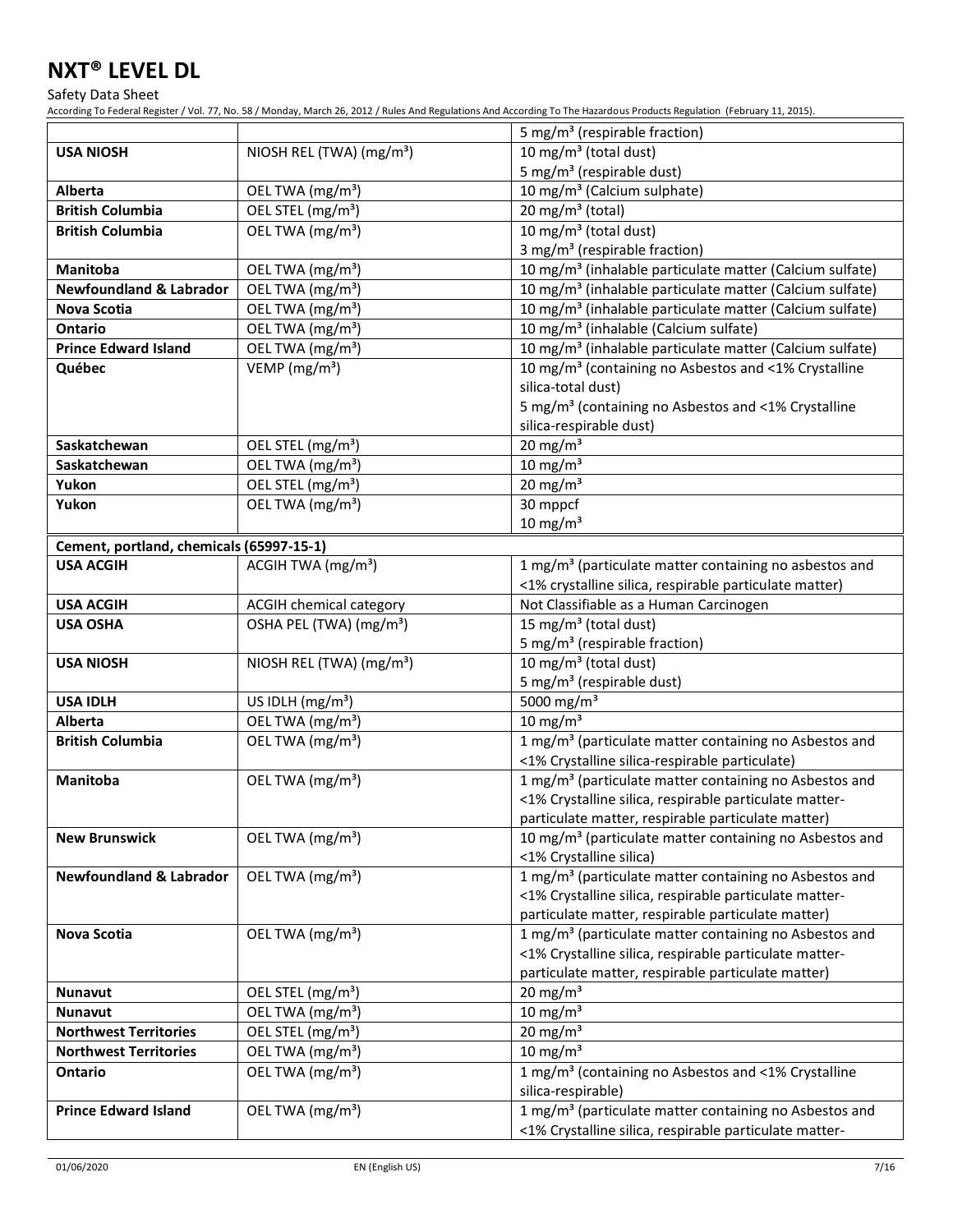Safety Data Sheet

| VEMP ( $mg/m3$ )<br>10 mg/m <sup>3</sup> (containing no Asbestos and <1% Crystalline<br>Québec<br>silica-total dust)<br>5 mg/m <sup>3</sup> (containing no Asbestos and <1% Crystalline<br>silica-respirable dust)<br>20 mg/m $3$<br>OEL STEL (mg/m <sup>3</sup> )<br>Saskatchewan<br>10 mg/m $3$<br>OEL TWA (mg/m <sup>3</sup> )<br>Saskatchewan<br>OEL STEL (mg/m <sup>3</sup> )<br>20 mg/m $3$<br>Yukon<br>OEL TWA (mg/m <sup>3</sup> )<br>30 mppcf<br>Yukon<br>$10 \text{ mg/m}^3$<br>Limestone (1317-65-3)<br>15 mg/m <sup>3</sup> (total dust)<br>OSHA PEL (TWA) (mg/m <sup>3</sup> )<br><b>USA OSHA</b><br>5 mg/m <sup>3</sup> (respirable fraction)<br>10 mg/m <sup>3</sup> (total dust)<br>NIOSH REL (TWA) (mg/m <sup>3</sup> )<br><b>USA NIOSH</b><br>5 mg/m <sup>3</sup> (respirable dust)<br>$10 \text{ mg/m}^3$<br>Alberta<br>OEL TWA (mg/m <sup>3</sup> )<br>20 mg/m <sup>3</sup> (total)<br>OEL STEL (mg/m <sup>3</sup> )<br><b>British Columbia</b><br>10 mg/m $3$ (total dust)<br>OEL TWA (mg/m <sup>3</sup> )<br><b>British Columbia</b><br>3 mg/m <sup>3</sup> (respirable fraction)<br>10 mg/m <sup>3</sup> (particulate matter containing no Asbestos and<br>OEL TWA (mg/m <sup>3</sup> )<br><b>New Brunswick</b><br><1% Crystalline silica)<br>20 mg/m $3$<br>OEL STEL (mg/m <sup>3</sup> )<br><b>Nunavut</b><br>10 mg/m $\frac{3}{3}$<br>OEL TWA (mg/m <sup>3</sup> )<br><b>Nunavut</b><br>20 mg/m $3$<br>OEL STEL (mg/m <sup>3</sup> )<br><b>Northwest Territories</b><br>$10 \text{ mg/m}^3$<br>OEL TWA (mg/m <sup>3</sup> )<br><b>Northwest Territories</b><br>$10$ mg/m <sup>3</sup> (Limestone, containing no Asbestos and <1%<br>VEMP ( $mg/m3$ )<br>Québec<br>Crystalline silica-total dust)<br>20 mg/m $3$<br>Saskatchewan<br>OEL STEL (mg/m <sup>3</sup> )<br>$10 \text{ mg/m}^3$<br>OEL TWA (mg/m <sup>3</sup> )<br>Saskatchewan<br>Yukon<br>OEL STEL (mg/m <sup>3</sup> )<br>20 mg/m $3$<br>30 mppcf<br>OEL TWA (mg/m <sup>3</sup> )<br>Yukon<br>$10 \text{ mg/m}^3$<br>Chromium, ion (Cr6+) (18540-29-9)<br>$5 \mu g/m^3$<br><b>USA OSHA</b><br>OSHA PEL (TWA) (mg/m <sup>3</sup> )<br>Silica, amorphous, precipitated and gel (112926-00-8)<br>OEL TWA (mg/m <sup>3</sup> )<br>$4$ mg/m <sup>3</sup> (total)<br><b>British Columbia</b><br>1.5 mg/m <sup>3</sup> (respirable)<br>10 mg/m <sup>3</sup> (Silica - amorphous, precipitated silica and silica<br><b>New Brunswick</b><br>OEL TWA (mg/m <sup>3</sup> )<br>gel)<br>20 mg/m <sup>3</sup> (Silica amorphous)<br><b>Nunavut</b><br>OEL STEL (mg/m <sup>3</sup> )<br>OEL TWA (mg/m <sup>3</sup> )<br>10 mg/m <sup>3</sup> (Silica amorphous)<br><b>Nunavut</b><br>OEL STEL (mg/m <sup>3</sup> )<br>20 mg/m <sup>3</sup> (Silica amorphous)<br><b>Northwest Territories</b><br>10 mg/m <sup>3</sup> (Silica amorphous)<br>OEL TWA (mg/m <sup>3</sup> )<br><b>Northwest Territories</b><br>6 mg/m <sup>3</sup> (containing no Asbestos and <1% Crystalline<br>VEMP ( $mg/m3$ )<br>Québec<br>silica-respirable dust)<br>OEL STEL (mg/m <sup>3</sup> )<br>20 mg/m <sup>3</sup> (Silica amorphous)<br>Saskatchewan<br>10 mg/m <sup>3</sup> (Silica amorphous)<br>OEL TWA (mg/m <sup>3</sup> )<br>Saskatchewan<br>Methacrylic acid (79-41-4)<br><b>USA ACGIH</b><br>ACGIH TWA (ppm)<br>20 ppm<br>70 mg/m $3$<br><b>USA NIOSH</b><br>NIOSH REL (TWA) (mg/m <sup>3</sup> )<br><b>USA NIOSH</b><br>NIOSH REL (TWA) (ppm)<br>20 ppm |         |                              | particulate matter, respirable particulate matter) |
|---------------------------------------------------------------------------------------------------------------------------------------------------------------------------------------------------------------------------------------------------------------------------------------------------------------------------------------------------------------------------------------------------------------------------------------------------------------------------------------------------------------------------------------------------------------------------------------------------------------------------------------------------------------------------------------------------------------------------------------------------------------------------------------------------------------------------------------------------------------------------------------------------------------------------------------------------------------------------------------------------------------------------------------------------------------------------------------------------------------------------------------------------------------------------------------------------------------------------------------------------------------------------------------------------------------------------------------------------------------------------------------------------------------------------------------------------------------------------------------------------------------------------------------------------------------------------------------------------------------------------------------------------------------------------------------------------------------------------------------------------------------------------------------------------------------------------------------------------------------------------------------------------------------------------------------------------------------------------------------------------------------------------------------------------------------------------------------------------------------------------------------------------------------------------------------------------------------------------------------------------------------------------------------------------------------------------------------------------------------------------------------------------------------------------------------------------------------------------------------------------------------------------------------------------------------------------------------------------------------------------------------------------------------------------------------------------------------------------------------------------------------------------------------------------------------------------------------------------------------------------------------------------------------------------------------------------------------------------------------------------------------------------------------------------------------------------------------------------------------------------------------------------------------------------------------------------------------------------------------------------------------------------------------------------------------------------------------------------------------------------------------------------------------------|---------|------------------------------|----------------------------------------------------|
|                                                                                                                                                                                                                                                                                                                                                                                                                                                                                                                                                                                                                                                                                                                                                                                                                                                                                                                                                                                                                                                                                                                                                                                                                                                                                                                                                                                                                                                                                                                                                                                                                                                                                                                                                                                                                                                                                                                                                                                                                                                                                                                                                                                                                                                                                                                                                                                                                                                                                                                                                                                                                                                                                                                                                                                                                                                                                                                                                                                                                                                                                                                                                                                                                                                                                                                                                                                                                     |         |                              |                                                    |
|                                                                                                                                                                                                                                                                                                                                                                                                                                                                                                                                                                                                                                                                                                                                                                                                                                                                                                                                                                                                                                                                                                                                                                                                                                                                                                                                                                                                                                                                                                                                                                                                                                                                                                                                                                                                                                                                                                                                                                                                                                                                                                                                                                                                                                                                                                                                                                                                                                                                                                                                                                                                                                                                                                                                                                                                                                                                                                                                                                                                                                                                                                                                                                                                                                                                                                                                                                                                                     |         |                              |                                                    |
|                                                                                                                                                                                                                                                                                                                                                                                                                                                                                                                                                                                                                                                                                                                                                                                                                                                                                                                                                                                                                                                                                                                                                                                                                                                                                                                                                                                                                                                                                                                                                                                                                                                                                                                                                                                                                                                                                                                                                                                                                                                                                                                                                                                                                                                                                                                                                                                                                                                                                                                                                                                                                                                                                                                                                                                                                                                                                                                                                                                                                                                                                                                                                                                                                                                                                                                                                                                                                     |         |                              |                                                    |
|                                                                                                                                                                                                                                                                                                                                                                                                                                                                                                                                                                                                                                                                                                                                                                                                                                                                                                                                                                                                                                                                                                                                                                                                                                                                                                                                                                                                                                                                                                                                                                                                                                                                                                                                                                                                                                                                                                                                                                                                                                                                                                                                                                                                                                                                                                                                                                                                                                                                                                                                                                                                                                                                                                                                                                                                                                                                                                                                                                                                                                                                                                                                                                                                                                                                                                                                                                                                                     |         |                              |                                                    |
|                                                                                                                                                                                                                                                                                                                                                                                                                                                                                                                                                                                                                                                                                                                                                                                                                                                                                                                                                                                                                                                                                                                                                                                                                                                                                                                                                                                                                                                                                                                                                                                                                                                                                                                                                                                                                                                                                                                                                                                                                                                                                                                                                                                                                                                                                                                                                                                                                                                                                                                                                                                                                                                                                                                                                                                                                                                                                                                                                                                                                                                                                                                                                                                                                                                                                                                                                                                                                     |         |                              |                                                    |
|                                                                                                                                                                                                                                                                                                                                                                                                                                                                                                                                                                                                                                                                                                                                                                                                                                                                                                                                                                                                                                                                                                                                                                                                                                                                                                                                                                                                                                                                                                                                                                                                                                                                                                                                                                                                                                                                                                                                                                                                                                                                                                                                                                                                                                                                                                                                                                                                                                                                                                                                                                                                                                                                                                                                                                                                                                                                                                                                                                                                                                                                                                                                                                                                                                                                                                                                                                                                                     |         |                              |                                                    |
|                                                                                                                                                                                                                                                                                                                                                                                                                                                                                                                                                                                                                                                                                                                                                                                                                                                                                                                                                                                                                                                                                                                                                                                                                                                                                                                                                                                                                                                                                                                                                                                                                                                                                                                                                                                                                                                                                                                                                                                                                                                                                                                                                                                                                                                                                                                                                                                                                                                                                                                                                                                                                                                                                                                                                                                                                                                                                                                                                                                                                                                                                                                                                                                                                                                                                                                                                                                                                     |         |                              |                                                    |
|                                                                                                                                                                                                                                                                                                                                                                                                                                                                                                                                                                                                                                                                                                                                                                                                                                                                                                                                                                                                                                                                                                                                                                                                                                                                                                                                                                                                                                                                                                                                                                                                                                                                                                                                                                                                                                                                                                                                                                                                                                                                                                                                                                                                                                                                                                                                                                                                                                                                                                                                                                                                                                                                                                                                                                                                                                                                                                                                                                                                                                                                                                                                                                                                                                                                                                                                                                                                                     |         |                              |                                                    |
|                                                                                                                                                                                                                                                                                                                                                                                                                                                                                                                                                                                                                                                                                                                                                                                                                                                                                                                                                                                                                                                                                                                                                                                                                                                                                                                                                                                                                                                                                                                                                                                                                                                                                                                                                                                                                                                                                                                                                                                                                                                                                                                                                                                                                                                                                                                                                                                                                                                                                                                                                                                                                                                                                                                                                                                                                                                                                                                                                                                                                                                                                                                                                                                                                                                                                                                                                                                                                     |         |                              |                                                    |
|                                                                                                                                                                                                                                                                                                                                                                                                                                                                                                                                                                                                                                                                                                                                                                                                                                                                                                                                                                                                                                                                                                                                                                                                                                                                                                                                                                                                                                                                                                                                                                                                                                                                                                                                                                                                                                                                                                                                                                                                                                                                                                                                                                                                                                                                                                                                                                                                                                                                                                                                                                                                                                                                                                                                                                                                                                                                                                                                                                                                                                                                                                                                                                                                                                                                                                                                                                                                                     |         |                              |                                                    |
|                                                                                                                                                                                                                                                                                                                                                                                                                                                                                                                                                                                                                                                                                                                                                                                                                                                                                                                                                                                                                                                                                                                                                                                                                                                                                                                                                                                                                                                                                                                                                                                                                                                                                                                                                                                                                                                                                                                                                                                                                                                                                                                                                                                                                                                                                                                                                                                                                                                                                                                                                                                                                                                                                                                                                                                                                                                                                                                                                                                                                                                                                                                                                                                                                                                                                                                                                                                                                     |         |                              |                                                    |
|                                                                                                                                                                                                                                                                                                                                                                                                                                                                                                                                                                                                                                                                                                                                                                                                                                                                                                                                                                                                                                                                                                                                                                                                                                                                                                                                                                                                                                                                                                                                                                                                                                                                                                                                                                                                                                                                                                                                                                                                                                                                                                                                                                                                                                                                                                                                                                                                                                                                                                                                                                                                                                                                                                                                                                                                                                                                                                                                                                                                                                                                                                                                                                                                                                                                                                                                                                                                                     |         |                              |                                                    |
|                                                                                                                                                                                                                                                                                                                                                                                                                                                                                                                                                                                                                                                                                                                                                                                                                                                                                                                                                                                                                                                                                                                                                                                                                                                                                                                                                                                                                                                                                                                                                                                                                                                                                                                                                                                                                                                                                                                                                                                                                                                                                                                                                                                                                                                                                                                                                                                                                                                                                                                                                                                                                                                                                                                                                                                                                                                                                                                                                                                                                                                                                                                                                                                                                                                                                                                                                                                                                     |         |                              |                                                    |
|                                                                                                                                                                                                                                                                                                                                                                                                                                                                                                                                                                                                                                                                                                                                                                                                                                                                                                                                                                                                                                                                                                                                                                                                                                                                                                                                                                                                                                                                                                                                                                                                                                                                                                                                                                                                                                                                                                                                                                                                                                                                                                                                                                                                                                                                                                                                                                                                                                                                                                                                                                                                                                                                                                                                                                                                                                                                                                                                                                                                                                                                                                                                                                                                                                                                                                                                                                                                                     |         |                              |                                                    |
|                                                                                                                                                                                                                                                                                                                                                                                                                                                                                                                                                                                                                                                                                                                                                                                                                                                                                                                                                                                                                                                                                                                                                                                                                                                                                                                                                                                                                                                                                                                                                                                                                                                                                                                                                                                                                                                                                                                                                                                                                                                                                                                                                                                                                                                                                                                                                                                                                                                                                                                                                                                                                                                                                                                                                                                                                                                                                                                                                                                                                                                                                                                                                                                                                                                                                                                                                                                                                     |         |                              |                                                    |
|                                                                                                                                                                                                                                                                                                                                                                                                                                                                                                                                                                                                                                                                                                                                                                                                                                                                                                                                                                                                                                                                                                                                                                                                                                                                                                                                                                                                                                                                                                                                                                                                                                                                                                                                                                                                                                                                                                                                                                                                                                                                                                                                                                                                                                                                                                                                                                                                                                                                                                                                                                                                                                                                                                                                                                                                                                                                                                                                                                                                                                                                                                                                                                                                                                                                                                                                                                                                                     |         |                              |                                                    |
|                                                                                                                                                                                                                                                                                                                                                                                                                                                                                                                                                                                                                                                                                                                                                                                                                                                                                                                                                                                                                                                                                                                                                                                                                                                                                                                                                                                                                                                                                                                                                                                                                                                                                                                                                                                                                                                                                                                                                                                                                                                                                                                                                                                                                                                                                                                                                                                                                                                                                                                                                                                                                                                                                                                                                                                                                                                                                                                                                                                                                                                                                                                                                                                                                                                                                                                                                                                                                     |         |                              |                                                    |
|                                                                                                                                                                                                                                                                                                                                                                                                                                                                                                                                                                                                                                                                                                                                                                                                                                                                                                                                                                                                                                                                                                                                                                                                                                                                                                                                                                                                                                                                                                                                                                                                                                                                                                                                                                                                                                                                                                                                                                                                                                                                                                                                                                                                                                                                                                                                                                                                                                                                                                                                                                                                                                                                                                                                                                                                                                                                                                                                                                                                                                                                                                                                                                                                                                                                                                                                                                                                                     |         |                              |                                                    |
|                                                                                                                                                                                                                                                                                                                                                                                                                                                                                                                                                                                                                                                                                                                                                                                                                                                                                                                                                                                                                                                                                                                                                                                                                                                                                                                                                                                                                                                                                                                                                                                                                                                                                                                                                                                                                                                                                                                                                                                                                                                                                                                                                                                                                                                                                                                                                                                                                                                                                                                                                                                                                                                                                                                                                                                                                                                                                                                                                                                                                                                                                                                                                                                                                                                                                                                                                                                                                     |         |                              |                                                    |
|                                                                                                                                                                                                                                                                                                                                                                                                                                                                                                                                                                                                                                                                                                                                                                                                                                                                                                                                                                                                                                                                                                                                                                                                                                                                                                                                                                                                                                                                                                                                                                                                                                                                                                                                                                                                                                                                                                                                                                                                                                                                                                                                                                                                                                                                                                                                                                                                                                                                                                                                                                                                                                                                                                                                                                                                                                                                                                                                                                                                                                                                                                                                                                                                                                                                                                                                                                                                                     |         |                              |                                                    |
|                                                                                                                                                                                                                                                                                                                                                                                                                                                                                                                                                                                                                                                                                                                                                                                                                                                                                                                                                                                                                                                                                                                                                                                                                                                                                                                                                                                                                                                                                                                                                                                                                                                                                                                                                                                                                                                                                                                                                                                                                                                                                                                                                                                                                                                                                                                                                                                                                                                                                                                                                                                                                                                                                                                                                                                                                                                                                                                                                                                                                                                                                                                                                                                                                                                                                                                                                                                                                     |         |                              |                                                    |
|                                                                                                                                                                                                                                                                                                                                                                                                                                                                                                                                                                                                                                                                                                                                                                                                                                                                                                                                                                                                                                                                                                                                                                                                                                                                                                                                                                                                                                                                                                                                                                                                                                                                                                                                                                                                                                                                                                                                                                                                                                                                                                                                                                                                                                                                                                                                                                                                                                                                                                                                                                                                                                                                                                                                                                                                                                                                                                                                                                                                                                                                                                                                                                                                                                                                                                                                                                                                                     |         |                              |                                                    |
|                                                                                                                                                                                                                                                                                                                                                                                                                                                                                                                                                                                                                                                                                                                                                                                                                                                                                                                                                                                                                                                                                                                                                                                                                                                                                                                                                                                                                                                                                                                                                                                                                                                                                                                                                                                                                                                                                                                                                                                                                                                                                                                                                                                                                                                                                                                                                                                                                                                                                                                                                                                                                                                                                                                                                                                                                                                                                                                                                                                                                                                                                                                                                                                                                                                                                                                                                                                                                     |         |                              |                                                    |
|                                                                                                                                                                                                                                                                                                                                                                                                                                                                                                                                                                                                                                                                                                                                                                                                                                                                                                                                                                                                                                                                                                                                                                                                                                                                                                                                                                                                                                                                                                                                                                                                                                                                                                                                                                                                                                                                                                                                                                                                                                                                                                                                                                                                                                                                                                                                                                                                                                                                                                                                                                                                                                                                                                                                                                                                                                                                                                                                                                                                                                                                                                                                                                                                                                                                                                                                                                                                                     |         |                              |                                                    |
|                                                                                                                                                                                                                                                                                                                                                                                                                                                                                                                                                                                                                                                                                                                                                                                                                                                                                                                                                                                                                                                                                                                                                                                                                                                                                                                                                                                                                                                                                                                                                                                                                                                                                                                                                                                                                                                                                                                                                                                                                                                                                                                                                                                                                                                                                                                                                                                                                                                                                                                                                                                                                                                                                                                                                                                                                                                                                                                                                                                                                                                                                                                                                                                                                                                                                                                                                                                                                     |         |                              |                                                    |
|                                                                                                                                                                                                                                                                                                                                                                                                                                                                                                                                                                                                                                                                                                                                                                                                                                                                                                                                                                                                                                                                                                                                                                                                                                                                                                                                                                                                                                                                                                                                                                                                                                                                                                                                                                                                                                                                                                                                                                                                                                                                                                                                                                                                                                                                                                                                                                                                                                                                                                                                                                                                                                                                                                                                                                                                                                                                                                                                                                                                                                                                                                                                                                                                                                                                                                                                                                                                                     |         |                              |                                                    |
|                                                                                                                                                                                                                                                                                                                                                                                                                                                                                                                                                                                                                                                                                                                                                                                                                                                                                                                                                                                                                                                                                                                                                                                                                                                                                                                                                                                                                                                                                                                                                                                                                                                                                                                                                                                                                                                                                                                                                                                                                                                                                                                                                                                                                                                                                                                                                                                                                                                                                                                                                                                                                                                                                                                                                                                                                                                                                                                                                                                                                                                                                                                                                                                                                                                                                                                                                                                                                     |         |                              |                                                    |
|                                                                                                                                                                                                                                                                                                                                                                                                                                                                                                                                                                                                                                                                                                                                                                                                                                                                                                                                                                                                                                                                                                                                                                                                                                                                                                                                                                                                                                                                                                                                                                                                                                                                                                                                                                                                                                                                                                                                                                                                                                                                                                                                                                                                                                                                                                                                                                                                                                                                                                                                                                                                                                                                                                                                                                                                                                                                                                                                                                                                                                                                                                                                                                                                                                                                                                                                                                                                                     |         |                              |                                                    |
|                                                                                                                                                                                                                                                                                                                                                                                                                                                                                                                                                                                                                                                                                                                                                                                                                                                                                                                                                                                                                                                                                                                                                                                                                                                                                                                                                                                                                                                                                                                                                                                                                                                                                                                                                                                                                                                                                                                                                                                                                                                                                                                                                                                                                                                                                                                                                                                                                                                                                                                                                                                                                                                                                                                                                                                                                                                                                                                                                                                                                                                                                                                                                                                                                                                                                                                                                                                                                     |         |                              |                                                    |
|                                                                                                                                                                                                                                                                                                                                                                                                                                                                                                                                                                                                                                                                                                                                                                                                                                                                                                                                                                                                                                                                                                                                                                                                                                                                                                                                                                                                                                                                                                                                                                                                                                                                                                                                                                                                                                                                                                                                                                                                                                                                                                                                                                                                                                                                                                                                                                                                                                                                                                                                                                                                                                                                                                                                                                                                                                                                                                                                                                                                                                                                                                                                                                                                                                                                                                                                                                                                                     |         |                              |                                                    |
|                                                                                                                                                                                                                                                                                                                                                                                                                                                                                                                                                                                                                                                                                                                                                                                                                                                                                                                                                                                                                                                                                                                                                                                                                                                                                                                                                                                                                                                                                                                                                                                                                                                                                                                                                                                                                                                                                                                                                                                                                                                                                                                                                                                                                                                                                                                                                                                                                                                                                                                                                                                                                                                                                                                                                                                                                                                                                                                                                                                                                                                                                                                                                                                                                                                                                                                                                                                                                     |         |                              |                                                    |
|                                                                                                                                                                                                                                                                                                                                                                                                                                                                                                                                                                                                                                                                                                                                                                                                                                                                                                                                                                                                                                                                                                                                                                                                                                                                                                                                                                                                                                                                                                                                                                                                                                                                                                                                                                                                                                                                                                                                                                                                                                                                                                                                                                                                                                                                                                                                                                                                                                                                                                                                                                                                                                                                                                                                                                                                                                                                                                                                                                                                                                                                                                                                                                                                                                                                                                                                                                                                                     |         |                              |                                                    |
|                                                                                                                                                                                                                                                                                                                                                                                                                                                                                                                                                                                                                                                                                                                                                                                                                                                                                                                                                                                                                                                                                                                                                                                                                                                                                                                                                                                                                                                                                                                                                                                                                                                                                                                                                                                                                                                                                                                                                                                                                                                                                                                                                                                                                                                                                                                                                                                                                                                                                                                                                                                                                                                                                                                                                                                                                                                                                                                                                                                                                                                                                                                                                                                                                                                                                                                                                                                                                     |         |                              |                                                    |
|                                                                                                                                                                                                                                                                                                                                                                                                                                                                                                                                                                                                                                                                                                                                                                                                                                                                                                                                                                                                                                                                                                                                                                                                                                                                                                                                                                                                                                                                                                                                                                                                                                                                                                                                                                                                                                                                                                                                                                                                                                                                                                                                                                                                                                                                                                                                                                                                                                                                                                                                                                                                                                                                                                                                                                                                                                                                                                                                                                                                                                                                                                                                                                                                                                                                                                                                                                                                                     |         |                              |                                                    |
|                                                                                                                                                                                                                                                                                                                                                                                                                                                                                                                                                                                                                                                                                                                                                                                                                                                                                                                                                                                                                                                                                                                                                                                                                                                                                                                                                                                                                                                                                                                                                                                                                                                                                                                                                                                                                                                                                                                                                                                                                                                                                                                                                                                                                                                                                                                                                                                                                                                                                                                                                                                                                                                                                                                                                                                                                                                                                                                                                                                                                                                                                                                                                                                                                                                                                                                                                                                                                     |         |                              |                                                    |
|                                                                                                                                                                                                                                                                                                                                                                                                                                                                                                                                                                                                                                                                                                                                                                                                                                                                                                                                                                                                                                                                                                                                                                                                                                                                                                                                                                                                                                                                                                                                                                                                                                                                                                                                                                                                                                                                                                                                                                                                                                                                                                                                                                                                                                                                                                                                                                                                                                                                                                                                                                                                                                                                                                                                                                                                                                                                                                                                                                                                                                                                                                                                                                                                                                                                                                                                                                                                                     |         |                              |                                                    |
|                                                                                                                                                                                                                                                                                                                                                                                                                                                                                                                                                                                                                                                                                                                                                                                                                                                                                                                                                                                                                                                                                                                                                                                                                                                                                                                                                                                                                                                                                                                                                                                                                                                                                                                                                                                                                                                                                                                                                                                                                                                                                                                                                                                                                                                                                                                                                                                                                                                                                                                                                                                                                                                                                                                                                                                                                                                                                                                                                                                                                                                                                                                                                                                                                                                                                                                                                                                                                     |         |                              |                                                    |
|                                                                                                                                                                                                                                                                                                                                                                                                                                                                                                                                                                                                                                                                                                                                                                                                                                                                                                                                                                                                                                                                                                                                                                                                                                                                                                                                                                                                                                                                                                                                                                                                                                                                                                                                                                                                                                                                                                                                                                                                                                                                                                                                                                                                                                                                                                                                                                                                                                                                                                                                                                                                                                                                                                                                                                                                                                                                                                                                                                                                                                                                                                                                                                                                                                                                                                                                                                                                                     |         |                              |                                                    |
|                                                                                                                                                                                                                                                                                                                                                                                                                                                                                                                                                                                                                                                                                                                                                                                                                                                                                                                                                                                                                                                                                                                                                                                                                                                                                                                                                                                                                                                                                                                                                                                                                                                                                                                                                                                                                                                                                                                                                                                                                                                                                                                                                                                                                                                                                                                                                                                                                                                                                                                                                                                                                                                                                                                                                                                                                                                                                                                                                                                                                                                                                                                                                                                                                                                                                                                                                                                                                     |         |                              |                                                    |
|                                                                                                                                                                                                                                                                                                                                                                                                                                                                                                                                                                                                                                                                                                                                                                                                                                                                                                                                                                                                                                                                                                                                                                                                                                                                                                                                                                                                                                                                                                                                                                                                                                                                                                                                                                                                                                                                                                                                                                                                                                                                                                                                                                                                                                                                                                                                                                                                                                                                                                                                                                                                                                                                                                                                                                                                                                                                                                                                                                                                                                                                                                                                                                                                                                                                                                                                                                                                                     |         |                              |                                                    |
|                                                                                                                                                                                                                                                                                                                                                                                                                                                                                                                                                                                                                                                                                                                                                                                                                                                                                                                                                                                                                                                                                                                                                                                                                                                                                                                                                                                                                                                                                                                                                                                                                                                                                                                                                                                                                                                                                                                                                                                                                                                                                                                                                                                                                                                                                                                                                                                                                                                                                                                                                                                                                                                                                                                                                                                                                                                                                                                                                                                                                                                                                                                                                                                                                                                                                                                                                                                                                     |         |                              |                                                    |
|                                                                                                                                                                                                                                                                                                                                                                                                                                                                                                                                                                                                                                                                                                                                                                                                                                                                                                                                                                                                                                                                                                                                                                                                                                                                                                                                                                                                                                                                                                                                                                                                                                                                                                                                                                                                                                                                                                                                                                                                                                                                                                                                                                                                                                                                                                                                                                                                                                                                                                                                                                                                                                                                                                                                                                                                                                                                                                                                                                                                                                                                                                                                                                                                                                                                                                                                                                                                                     |         |                              |                                                    |
|                                                                                                                                                                                                                                                                                                                                                                                                                                                                                                                                                                                                                                                                                                                                                                                                                                                                                                                                                                                                                                                                                                                                                                                                                                                                                                                                                                                                                                                                                                                                                                                                                                                                                                                                                                                                                                                                                                                                                                                                                                                                                                                                                                                                                                                                                                                                                                                                                                                                                                                                                                                                                                                                                                                                                                                                                                                                                                                                                                                                                                                                                                                                                                                                                                                                                                                                                                                                                     |         |                              |                                                    |
|                                                                                                                                                                                                                                                                                                                                                                                                                                                                                                                                                                                                                                                                                                                                                                                                                                                                                                                                                                                                                                                                                                                                                                                                                                                                                                                                                                                                                                                                                                                                                                                                                                                                                                                                                                                                                                                                                                                                                                                                                                                                                                                                                                                                                                                                                                                                                                                                                                                                                                                                                                                                                                                                                                                                                                                                                                                                                                                                                                                                                                                                                                                                                                                                                                                                                                                                                                                                                     |         |                              |                                                    |
|                                                                                                                                                                                                                                                                                                                                                                                                                                                                                                                                                                                                                                                                                                                                                                                                                                                                                                                                                                                                                                                                                                                                                                                                                                                                                                                                                                                                                                                                                                                                                                                                                                                                                                                                                                                                                                                                                                                                                                                                                                                                                                                                                                                                                                                                                                                                                                                                                                                                                                                                                                                                                                                                                                                                                                                                                                                                                                                                                                                                                                                                                                                                                                                                                                                                                                                                                                                                                     |         |                              |                                                    |
|                                                                                                                                                                                                                                                                                                                                                                                                                                                                                                                                                                                                                                                                                                                                                                                                                                                                                                                                                                                                                                                                                                                                                                                                                                                                                                                                                                                                                                                                                                                                                                                                                                                                                                                                                                                                                                                                                                                                                                                                                                                                                                                                                                                                                                                                                                                                                                                                                                                                                                                                                                                                                                                                                                                                                                                                                                                                                                                                                                                                                                                                                                                                                                                                                                                                                                                                                                                                                     |         |                              |                                                    |
|                                                                                                                                                                                                                                                                                                                                                                                                                                                                                                                                                                                                                                                                                                                                                                                                                                                                                                                                                                                                                                                                                                                                                                                                                                                                                                                                                                                                                                                                                                                                                                                                                                                                                                                                                                                                                                                                                                                                                                                                                                                                                                                                                                                                                                                                                                                                                                                                                                                                                                                                                                                                                                                                                                                                                                                                                                                                                                                                                                                                                                                                                                                                                                                                                                                                                                                                                                                                                     |         |                              |                                                    |
|                                                                                                                                                                                                                                                                                                                                                                                                                                                                                                                                                                                                                                                                                                                                                                                                                                                                                                                                                                                                                                                                                                                                                                                                                                                                                                                                                                                                                                                                                                                                                                                                                                                                                                                                                                                                                                                                                                                                                                                                                                                                                                                                                                                                                                                                                                                                                                                                                                                                                                                                                                                                                                                                                                                                                                                                                                                                                                                                                                                                                                                                                                                                                                                                                                                                                                                                                                                                                     |         |                              |                                                    |
|                                                                                                                                                                                                                                                                                                                                                                                                                                                                                                                                                                                                                                                                                                                                                                                                                                                                                                                                                                                                                                                                                                                                                                                                                                                                                                                                                                                                                                                                                                                                                                                                                                                                                                                                                                                                                                                                                                                                                                                                                                                                                                                                                                                                                                                                                                                                                                                                                                                                                                                                                                                                                                                                                                                                                                                                                                                                                                                                                                                                                                                                                                                                                                                                                                                                                                                                                                                                                     |         |                              |                                                    |
|                                                                                                                                                                                                                                                                                                                                                                                                                                                                                                                                                                                                                                                                                                                                                                                                                                                                                                                                                                                                                                                                                                                                                                                                                                                                                                                                                                                                                                                                                                                                                                                                                                                                                                                                                                                                                                                                                                                                                                                                                                                                                                                                                                                                                                                                                                                                                                                                                                                                                                                                                                                                                                                                                                                                                                                                                                                                                                                                                                                                                                                                                                                                                                                                                                                                                                                                                                                                                     | Alberta | OEL TWA (mg/m <sup>3</sup> ) | 70 mg/m $3$                                        |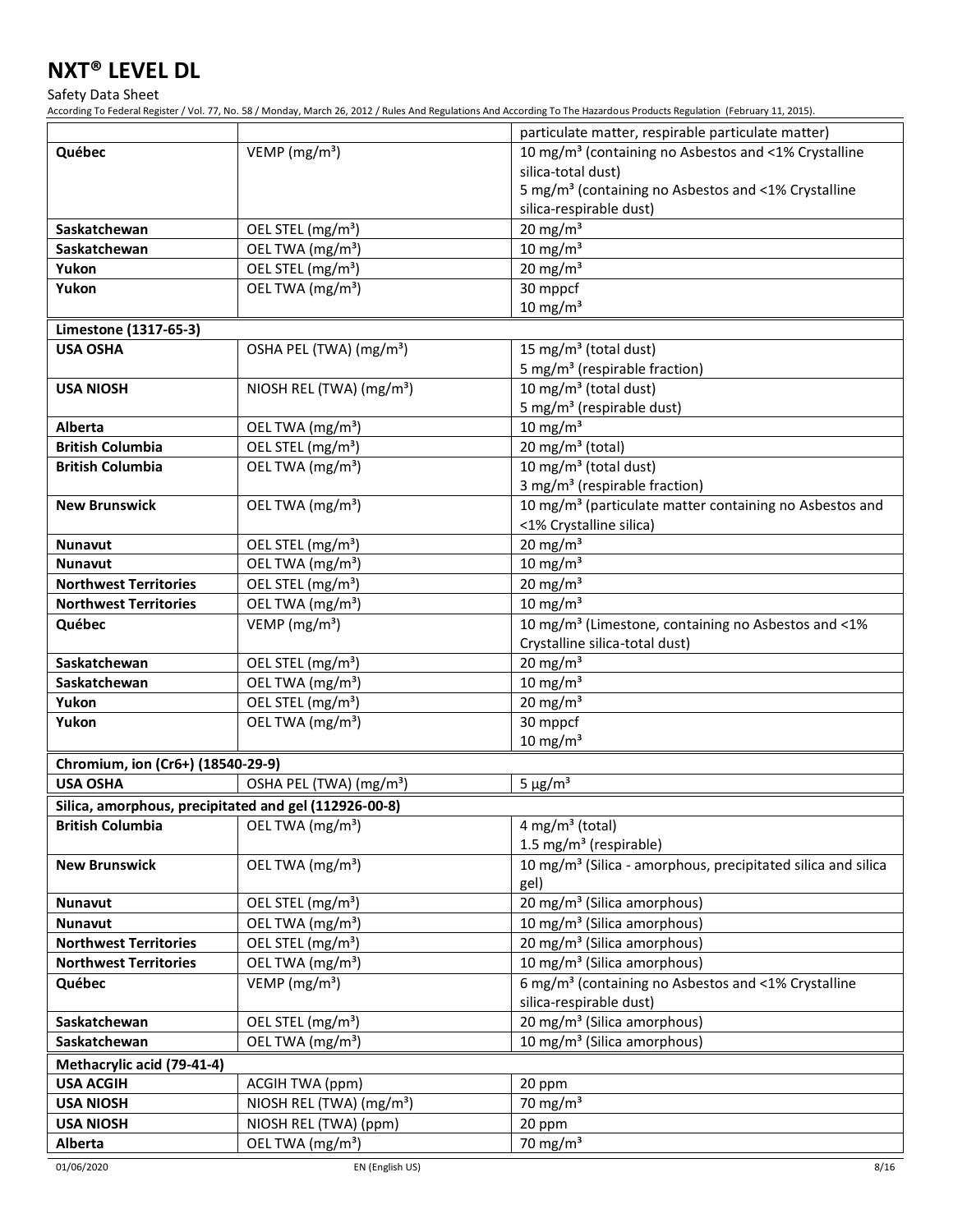Safety Data Sheet

According To Federal Register / Vol. 77, No. 58 / Monday, March 26, 2012 / Rules And Regulations And According To The Hazardous Products Regulation (February 11, 2015).

| <b>Alberta</b>                           | OEL TWA (ppm)                | 20 ppm                                                               |
|------------------------------------------|------------------------------|----------------------------------------------------------------------|
| <b>British Columbia</b>                  | OEL TWA (ppm)                | 20 ppm                                                               |
| <b>Manitoba</b>                          | OEL TWA (ppm)                | 20 ppm                                                               |
| <b>New Brunswick</b>                     | OEL TWA (mg/m <sup>3</sup> ) | 70 mg/m $3$                                                          |
| <b>New Brunswick</b>                     | OEL TWA (ppm)                | 20 ppm                                                               |
| <b>Newfoundland &amp; Labrador</b>       | OEL TWA (ppm)                | 20 ppm                                                               |
| <b>Nova Scotia</b>                       | OEL TWA (ppm)                | 20 ppm                                                               |
| <b>Nunavut</b>                           | OEL STEL (ppm)               | 30 ppm                                                               |
| <b>Nunavut</b>                           | OEL TWA (ppm)                | 20 ppm                                                               |
| <b>Northwest Territories</b>             | OEL STEL (ppm)               | 30 ppm                                                               |
| <b>Northwest Territories</b>             | OEL TWA (ppm)                | 20 ppm                                                               |
| <b>Ontario</b>                           | OEL TWA (ppm)                | 20 ppm                                                               |
| <b>Prince Edward Island</b>              | OEL TWA (ppm)                | 20 ppm                                                               |
| Québec                                   | VEMP (mg/m <sup>3</sup> )    | 70 mg/m $3$                                                          |
| Québec                                   | VEMP (ppm)                   | 20 ppm                                                               |
| Saskatchewan                             | OEL STEL (ppm)               | 30 ppm                                                               |
| Saskatchewan                             | OEL TWA (ppm)                | 20 ppm                                                               |
| Calcium sulfate hemihydrate (10034-76-1) |                              |                                                                      |
| <b>USA ACGIH</b>                         | ACGIH TWA $(mg/m3)$          | 10 mg/m <sup>3</sup> (inhalable particulate matter (Calcium sulfate) |
| <b>Manitoba</b>                          | OEL TWA (mg/m <sup>3</sup> ) | 10 mg/m <sup>3</sup> (inhalable particulate matter (Calcium sulfate) |
| <b>Newfoundland &amp; Labrador</b>       | OEL TWA (mg/m <sup>3</sup> ) | 10 mg/m <sup>3</sup> (inhalable particulate matter (Calcium sulfate) |
| <b>Nova Scotia</b>                       | OEL TWA (mg/m <sup>3</sup> ) | 10 mg/m <sup>3</sup> (inhalable particulate matter (Calcium sulfate) |
| Ontario                                  | OEL TWA (mg/m <sup>3</sup> ) | 10 mg/m <sup>3</sup> (inhalable)                                     |
| <b>Prince Edward Island</b>              | OEL TWA (mg/m <sup>3</sup> ) | 10 mg/m <sup>3</sup> (inhalable particulate matter (Calcium sulfate) |

### **8.2. Exposure Controls**

**Appropriate Engineering Controls:** Emergency eye wash fountains and safety showers should be available in the immediate vicinity of any potential exposure. Use local exhaust or general dilution ventilation or other suppression methods to maintain dust levels below exposure limits. Power equipment should be equipped with proper dust collection devices. It is recommended that all dust control equipment such as local exhaust ventilation and material transport systems involved in handling of this product contain explosion relief vents or an explosion suppression system or an oxygen-deficient environment. Proper grounding procedures to avoid static electricity should be followed. Use explosion-proof equipment. Ensure adequate ventilation, especially in confined areas. Ensure all national/local regulations are observed. Emergency eye wash fountains and safety showers should be available in the immediate vicinity of any potential exposure.

**Personal Protective Equipment:** Gloves. Protective clothing. Protective goggles. Insufficient ventilation: wear respiratory protection. Face shield.



**Materials for Protective Clothing:** Chemically resistant materials and fabrics. Corrosion-proof clothing.

**Hand Protection:** Wear protective gloves.

**Eye and Face Protection:** Chemical safety goggles and face shield.

**Skin and Body Protection:** Wear suitable protective clothing.

**Respiratory Protection:** If exposure limits are exceeded or irritation is experienced, approved respiratory protection should be worn. In case of inadequate ventilation, oxygen deficient atmosphere, or where exposure levels are not known wear approved respiratory protection.

**Consumer Exposure Controls:** Avoid contact during pregnancy/while nursing

**Other Information:** When using, do not eat, drink or smoke.

#### **SECTION 9: PHYSICAL AND CHEMICAL PROPERTIES**

### **9.1. Information on Basic Physical and Chemical Properties Physical State :** Solid

| τ πγοιται στατε | <b>JUILU</b> |
|-----------------|--------------|
| Appearance      | : Grav       |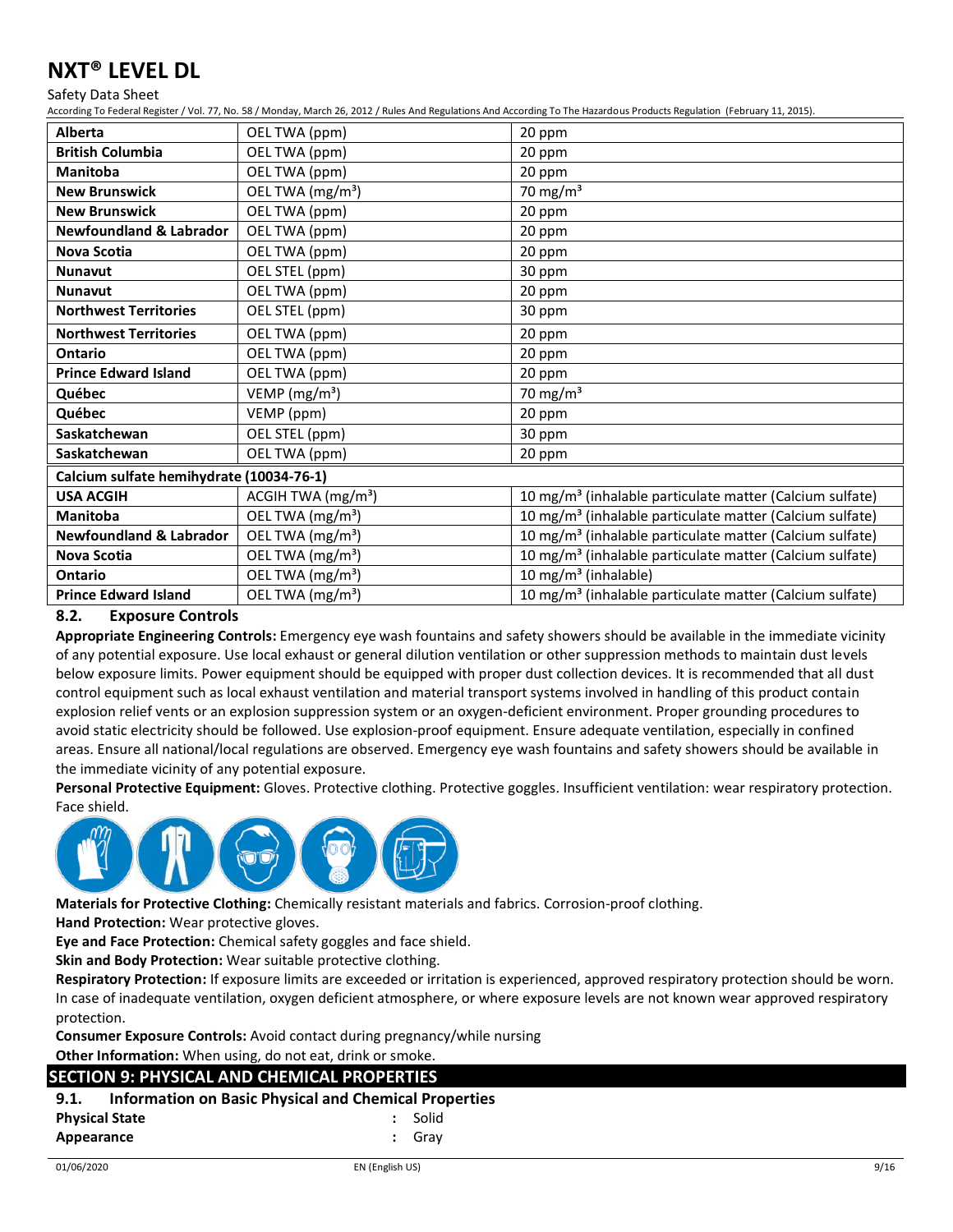Safety Data Sheet

According To Federal Register / Vol. 77, No. 58 / Monday, March 26, 2012 / Rules And Regulations And According To The Hazardous Products Regulation (February 11, 2015).

| Odor                                          |                      | Not available |
|-----------------------------------------------|----------------------|---------------|
| <b>Odor Threshold</b>                         | ٠                    | Not available |
| рH                                            | $\ddot{\phantom{a}}$ | Not available |
| <b>Evaporation Rate</b>                       | ÷                    | Not available |
| <b>Melting Point</b>                          | ÷                    | Not available |
| <b>Freezing Point</b>                         | $\ddot{\phantom{a}}$ | Not available |
| <b>Boiling Point</b>                          |                      | Not available |
| <b>Flash Point</b>                            |                      | Not available |
| <b>Auto-ignition Temperature</b>              | ÷                    | Not available |
| <b>Decomposition Temperature</b>              | $\ddot{\phantom{a}}$ | Not available |
| Flammability (solid, gas)                     |                      | Not available |
| <b>Lower Flammable Limit</b>                  | $\ddot{\cdot}$       | Not available |
| Upper Flammable Limit                         | ٠                    | Not available |
| <b>Vapor Pressure</b>                         | ÷                    | Not available |
| <b>Relative Vapor Density at 20°C</b>         | $\ddot{\cdot}$       | Not available |
| <b>Relative Density</b>                       | ٠                    | Not available |
| <b>Specific Gravity</b>                       | $\ddot{\phantom{a}}$ | Not available |
| Solubility                                    |                      | Not available |
| <b>Partition Coefficient: N-Octanol/Water</b> |                      | Not available |
| <b>Viscosity</b>                              |                      | Not available |

#### **SECTION 10: STABILITY AND REACTIVITY**

**10.1. Reactivity:** Calcium oxide reacts with water to form corrosive calcium hydroxide, with evolution of much heat. Temperatures as high as 800° C (1472 °F) have been reached with addition of water (moisture in air or soil). Quartz (silica) will dissolve in hydrofluoric acid producing a corrosive gas, silicon tetrafluoride. Portland Cement reacts slowly with water forming hydrated compounds, releasing heat and producing a strong alkaline solution until reaction is substantially complete. May react exothermically with water releasing heat. Adding an acid to a base or base to an acid may cause a violent reaction.

**10.2. Chemical Stability:** Stable under recommended handling and storage conditions (see section 7).

**10.3. Possibility of Hazardous Reactions:** Hazardous polymerization will not occur.

**10.4. Conditions to Avoid:** Direct sunlight, extremely high or low temperatures, and incompatible materials.

**10.5. Incompatible Materials:** Slag is incompatible with acids, ammonium salts and aluminum metal. Slag and cement dissolves in hydrofluoric acid, producing corrosive silicon tetrafluoride gas. Slag and cement reacts with water to form silicates and calcium hydroxide. Silicates react with powerful oxidizers such as fluorine, boron trifluoride, chlorine trifluoride, manganese trifluoride, and oxygen difluoride.

**10.6. Hazardous Decomposition Products:** Not expected to decompose under ambient conditions.

### **SECTION 11: TOXICOLOGICAL INFORMATION**

### **11.1. Information on Toxicological Effects - Product**

**Acute Toxicity (Oral):** Not classified

**Acute Toxicity (Dermal):** Not classified

**Acute Toxicity (Inhalation):** Not classified

**LD50 and LC50 Data:** Not available

**Skin Corrosion/Irritation:** Causes severe skin burns and eye damage.

**Eye Damage/Irritation:** Causes serious eye damage.

**Respiratory or Skin Sensitization:** May cause an allergic skin reaction.

**Germ Cell Mutagenicity:** Not classified

**Carcinogenicity:** May cause cancer.

**Specific Target Organ Toxicity (Repeated Exposure):** Causes damage to organs through prolonged or repeated exposure.

**Reproductive Toxicity:** May damage fertility or the unborn child. May cause harm to breast-fed children.

**Specific Target Organ Toxicity (Single Exposure):** May cause respiratory irritation.

### **Aspiration Hazard:** Not classified

**Symptoms/Injuries After Inhalation:** Irritation of the respiratory tract and the other mucous membranes. May be corrosive to the respiratory tract. The three types of silicosis include: 1) Simple chronic silicosis – which results from long-term exposure (more than 20 years) to low amounts of respirable crystalline silica. Nodules of chronic inflammation and scarring provoked by the respirable crystalline silica form in the lungs and chest lymph nodes. This disease may feature breathlessness and may resemble chronic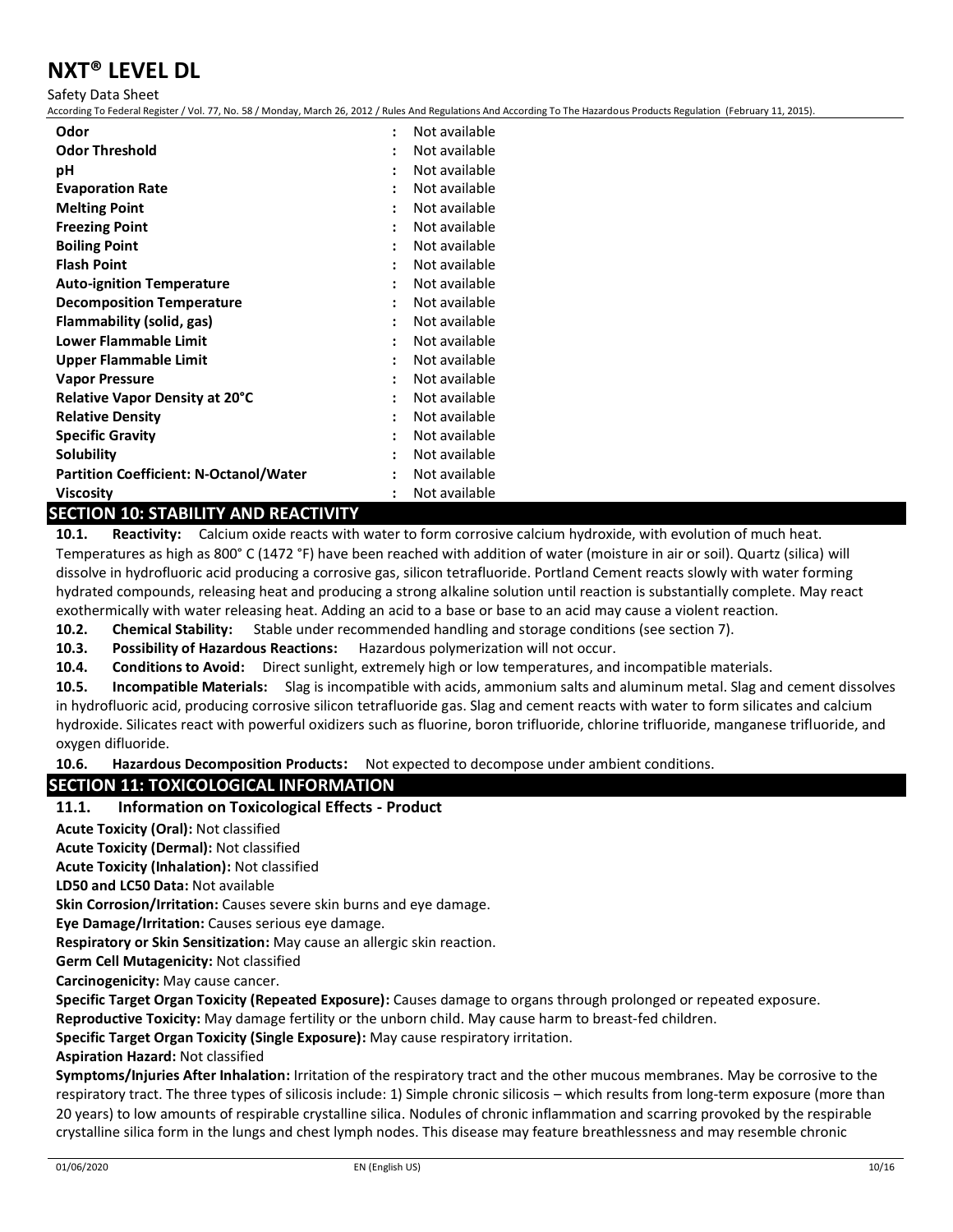#### Safety Data Sheet

According To Federal Register / Vol. 77, No. 58 / Monday, March 26, 2012 / Rules And Regulations And According To The Hazardous Products Regulation (February 11, 2015).

obstructive pulmonary disease (COPD); 2) Accelerated silicosis – occurs after exposure to larger amounts of respirable crystalline silica over a shorter period of time (5-15 years); 3) Acute silicosis – results from short-term exposure to very large amounts of respirable crystalline silica. The lungs become very inflamed and may fill with fluid, causing severe shortness of breath and low blood oxygen levels. Inflammation, scarring, and symptoms progress faster in accelerated silicosis than in simple silicosis. Progressive massive fibrosis may occur in simple or accelerated silicosis, but is more common in the accelerated form. Progressive massive fibrosis results from severe scarring and leads to the destruction of normal lung structures.

**Symptoms/Injuries After Skin Contact:** Cement may cause dry skin, discomfort, irritation, severe burns, and dermatitis. Exposure of sufficient duration to wet cement, or to dry cement on moist areas of the body, can cause serious, potentially irreversible damage to skin, eye, respiratory and digestive tracts due to chemical (caustic) burns, including third degree burns. A skin exposure may be hazardous even if there is no pain or discomfort. Cement is capable of causing dermatitis by irritation and allergy. Skin affected by dermatitis may include symptoms such as, redness, itching, rash, scaling, and cracking. Irritant dermatitis is caused by the physical properties of cement including alkalinity and abrasion. Allergic contact dermatitis is caused by sensitization to hexavalent chromium (chromate) present in cement. The reaction can range from a mild rash to severe skin ulcers. Persons already sensitized may react to the first contact with cement. Others may develop allergic dermatitis after years of repeated contact with cement.

**Symptoms/Injuries After Eye Contact:** Concrete may cause immediate or delayed irritation or inflammation. Eye contact with wet concrete can cause moderate eye irritation, chemical burns and blindness. Eye exposures require immediate first aid and medical attention to prevent significant damage to the eye.

**Symptoms/Injuries After Ingestion:** May cause burns or irritation of the linings of the mouth, throat, and gastrointestinal tract. **Chronic Symptoms:** May damage fertility or the unborn child. May cause harm to breast-fed children. Causes damage to organs through prolonged or repeated exposure. May cause cancer by inhalation. Some studies show that exposure to respirable crystalline silica (without silicosis) or that the disease silicosis may be associated with the increased incidence of several autoimmune disorders such as scleroderma (thickening of the skin), systemic lupus erythematosus, rheumatoid arthritis and diseases affecting the kidneys. Silicosis increases the risk of tuberculosis. Some studies show an increased incidence of chronic kidney disease and end-stage renal disease in workers exposed to respirable crystalline silica.

#### **11.2. Information on Toxicological Effects - Ingredient(s)**

| LD50 and LC50 Data:                              |                                               |
|--------------------------------------------------|-----------------------------------------------|
| Quartz (14808-60-7)                              |                                               |
| LD50 Oral Rat                                    | > 5000 mg/kg                                  |
| <b>LD50 Dermal Rat</b>                           | > 5000 mg/kg                                  |
| <b>Calcium oxide (1305-78-8)</b>                 |                                               |
| <b>LD50 Oral Rat</b>                             | > 2000 mg/kg                                  |
| <b>LD50 Dermal Rabbit</b>                        | > 2500 mg/kg                                  |
| Magnesium oxide (MgO) (1309-48-4)                |                                               |
| LD50 Oral Rat                                    | 3870 mg/kg                                    |
| Lithium carbonate (554-13-2)                     |                                               |
| <b>LD50 Oral Rat</b>                             | 525 mg/kg                                     |
| <b>LD50 Dermal Rabbit</b>                        | > 3000 mg/kg                                  |
| <b>LC50 Inhalation Rat</b>                       | $> 2.17$ mg/l/4h                              |
| ATE US/CA (dust, mist)                           | 1.50 mg/l/4h                                  |
| Methacrylic acid (79-41-4)                       |                                               |
| <b>LD50 Oral Rat</b>                             | 1060 mg/kg                                    |
| <b>LD50 Dermal Rabbit</b>                        | 500 - 1000 mg/kg                              |
| <b>LC50 Inhalation Rat</b>                       | 7.1 mg/l/4h                                   |
| ATE US/CA (gas)                                  | 4,500.00 ppmV/4h                              |
| ATE US/CA (dust, mist)                           | 1.50 mg/l/4h                                  |
| Quartz (14808-60-7)                              |                                               |
| <b>IARC Group</b>                                | $\mathbf{1}$                                  |
| <b>National Toxicology Program (NTP) Status</b>  | Known Human Carcinogens.                      |
| <b>OSHA Hazard Communication Carcinogen List</b> | In OSHA Hazard Communication Carcinogen list. |
| Chromium, ion (Cr6+) (18540-29-9)                |                                               |
| <b>IARC Group</b>                                | $\mathbf{1}$                                  |
| <b>OSHA Hazard Communication Carcinogen List</b> | In OSHA Hazard Communication Carcinogen list. |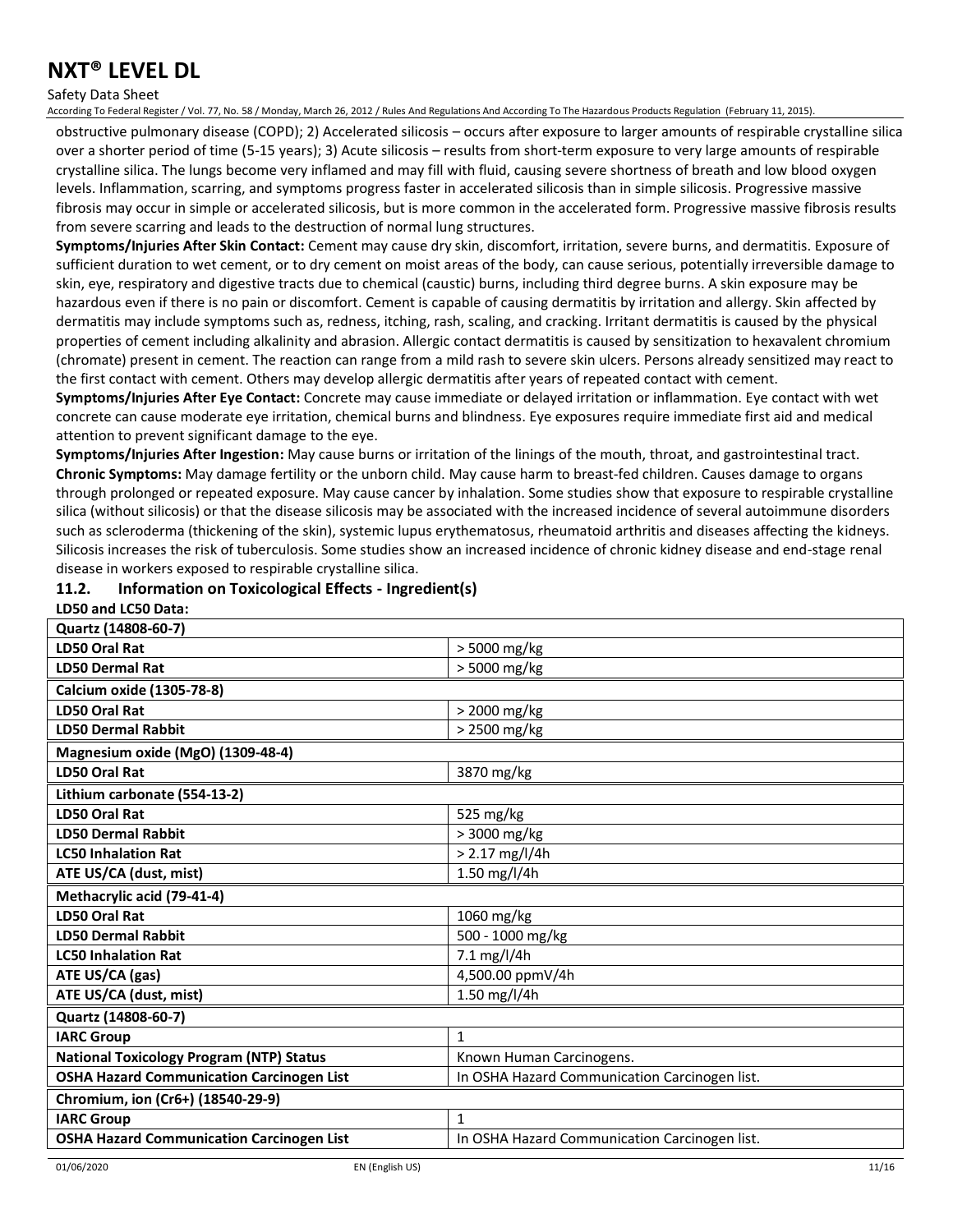Safety Data Sheet

| <b>OSHA Specifically Regulated Carcinogen List</b>                                                                                   | In OSHA Specifically Regulated Carcinogen list.                                                                                  |  |  |  |
|--------------------------------------------------------------------------------------------------------------------------------------|----------------------------------------------------------------------------------------------------------------------------------|--|--|--|
| Silica, amorphous, precipitated and gel (112926-00-8)                                                                                |                                                                                                                                  |  |  |  |
| <b>IARC Group</b>                                                                                                                    | 3                                                                                                                                |  |  |  |
| <b>SECTION 12: ECOLOGICAL INFORMATION</b>                                                                                            |                                                                                                                                  |  |  |  |
| 12.1.<br><b>Toxicity</b>                                                                                                             |                                                                                                                                  |  |  |  |
| Ecology - General: Not classified.                                                                                                   |                                                                                                                                  |  |  |  |
| Calcium oxide (1305-78-8)                                                                                                            |                                                                                                                                  |  |  |  |
| LC50 Fish 1                                                                                                                          | 50.6 mg/l                                                                                                                        |  |  |  |
| Chromium, ion (Cr6+) (18540-29-9)                                                                                                    |                                                                                                                                  |  |  |  |
| LC50 Fish 1                                                                                                                          | 36.2 mg/l (Exposure time: 96 h - Species: Pimephales promelas)                                                                   |  |  |  |
| LC50 Fish 2                                                                                                                          | 7.6 mg/l (Exposure time: 96 h - Species: Oncorhynchus mykiss)                                                                    |  |  |  |
| Lithium carbonate (554-13-2)                                                                                                         |                                                                                                                                  |  |  |  |
| LC50 Fish 1                                                                                                                          | $8.1$ mg/l                                                                                                                       |  |  |  |
| Silica, amorphous, precipitated and gel (112926-00-8)                                                                                |                                                                                                                                  |  |  |  |
| LC50 Fish 1                                                                                                                          | 10000 mg/l                                                                                                                       |  |  |  |
| Methacrylic acid (79-41-4)                                                                                                           |                                                                                                                                  |  |  |  |
| LC50 Fish 1                                                                                                                          | 85 mg/l (Exposure Time: 96 h - Species: Oncorhynchus mykiss[flow-through])                                                       |  |  |  |
| ErC50 (algae)                                                                                                                        | 14 mg/l                                                                                                                          |  |  |  |
| <b>NOEC Chronic Crustacea</b>                                                                                                        | 53 mg/l                                                                                                                          |  |  |  |
| 12.2.<br><b>Persistence and Degradability</b>                                                                                        |                                                                                                                                  |  |  |  |
| <b>NXT® LEVEL DL</b>                                                                                                                 |                                                                                                                                  |  |  |  |
| <b>Persistence and Degradability</b>                                                                                                 | Not established.                                                                                                                 |  |  |  |
| <b>Bioaccumulative Potential</b><br>12.3.                                                                                            |                                                                                                                                  |  |  |  |
| <b>NXT<sup>®</sup> LEVEL DL</b>                                                                                                      |                                                                                                                                  |  |  |  |
| <b>Bioaccumulative Potential</b>                                                                                                     | Not established.                                                                                                                 |  |  |  |
| Calcium oxide (1305-78-8)                                                                                                            |                                                                                                                                  |  |  |  |
| <b>BCF Fish 1</b>                                                                                                                    | (no bioaccumulation)                                                                                                             |  |  |  |
| Methacrylic acid (79-41-4)                                                                                                           |                                                                                                                                  |  |  |  |
| Log Pow                                                                                                                              | 0.93                                                                                                                             |  |  |  |
| 12.4.<br><b>Mobility in Soil</b>                                                                                                     | Not available                                                                                                                    |  |  |  |
| <b>Other Adverse Effects</b><br>12.5.                                                                                                |                                                                                                                                  |  |  |  |
| Other Information: Avoid release to the environment.                                                                                 |                                                                                                                                  |  |  |  |
| <b>SECTION 13: DISPOSAL CONSIDERATIONS</b>                                                                                           |                                                                                                                                  |  |  |  |
| 13.1.<br>Waste treatment methods                                                                                                     |                                                                                                                                  |  |  |  |
| Waste Disposal Recommendations: Dispose of contents/container in accordance with local, regional, national, territorial, provincial, |                                                                                                                                  |  |  |  |
| and international regulations.                                                                                                       |                                                                                                                                  |  |  |  |
|                                                                                                                                      | Additional Information: Container may remain hazardous when empty. Continue to observe all precautions.                          |  |  |  |
| Ecology - Waste Materials: Avoid release to the environment.<br><b>SECTION 14: TRANSPORT INFORMATION</b>                             |                                                                                                                                  |  |  |  |
|                                                                                                                                      | The shipping description(s) stated herein were prepared in accordance with certain assumptions at the time the SDS was authored, |  |  |  |
|                                                                                                                                      | and can vary based on a number of variables that may or may not have been known at the time the SDS was issued.                  |  |  |  |
| In Accordance with DOT<br>14.1.                                                                                                      | Not regulated for transport                                                                                                      |  |  |  |
| In Accordance with IMDG<br>14.2.                                                                                                     | Not regulated for transport                                                                                                      |  |  |  |
| 14.3.<br>In Accordance with IATA                                                                                                     | Not regulated for transport                                                                                                      |  |  |  |
| In Accordance with TDG<br>14.4.                                                                                                      | Not regulated for transport                                                                                                      |  |  |  |
| <b>SECTION 15: REGULATORY INFORMATION</b>                                                                                            |                                                                                                                                  |  |  |  |
| 15.1.<br><b>US Federal Regulations</b>                                                                                               |                                                                                                                                  |  |  |  |
|                                                                                                                                      |                                                                                                                                  |  |  |  |
| <b>NXT<sup>®</sup> LEVEL DL</b>                                                                                                      |                                                                                                                                  |  |  |  |
| <b>SARA Section 311/312 Hazard Classes</b>                                                                                           | Health hazard - Specific target organ toxicity (single or repeated exposure)                                                     |  |  |  |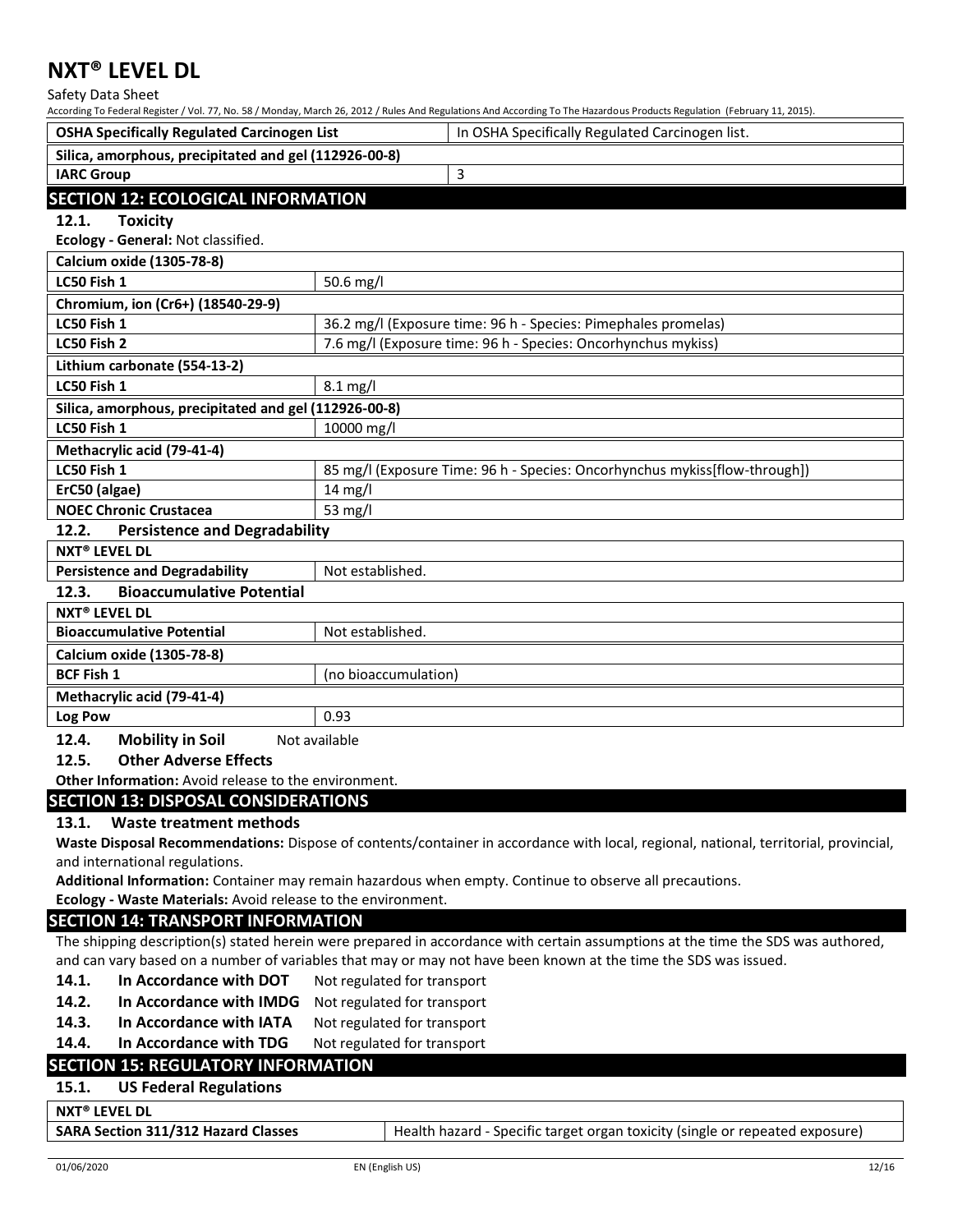Safety Data Sheet

| According To Federal Register / Vol. 77, No. 58 / Monday, March 26, 2012 / Rules And Regulations And According To The Hazardous Products Regulation (February 11, 2015). |                 |                                                   |                                                                                                                         |                          |
|--------------------------------------------------------------------------------------------------------------------------------------------------------------------------|-----------------|---------------------------------------------------|-------------------------------------------------------------------------------------------------------------------------|--------------------------|
|                                                                                                                                                                          |                 | Health hazard - Carcinogenicity                   |                                                                                                                         |                          |
|                                                                                                                                                                          |                 | Health hazard - Respiratory or skin sensitization |                                                                                                                         |                          |
|                                                                                                                                                                          |                 | Health hazard - Reproductive toxicity             |                                                                                                                         |                          |
|                                                                                                                                                                          |                 |                                                   | Health hazard - Serious eye damage or eye irritation                                                                    |                          |
|                                                                                                                                                                          |                 | Health hazard - Skin corrosion or Irritation      |                                                                                                                         |                          |
| Quartz (14808-60-7)                                                                                                                                                      |                 |                                                   |                                                                                                                         |                          |
| Listed on the United States TSCA (Toxic Substances Control Act) inventory                                                                                                |                 |                                                   |                                                                                                                         |                          |
| <b>Calcium oxide (1305-78-8)</b>                                                                                                                                         |                 |                                                   |                                                                                                                         |                          |
| Listed on the United States TSCA (Toxic Substances Control Act) inventory                                                                                                |                 |                                                   |                                                                                                                         |                          |
| Magnesium oxide (MgO) (1309-48-4)                                                                                                                                        |                 |                                                   |                                                                                                                         |                          |
| Listed on the United States TSCA (Toxic Substances Control Act) inventory                                                                                                |                 |                                                   |                                                                                                                         |                          |
| Cement, alumina, chemicals (65997-16-2)                                                                                                                                  |                 |                                                   |                                                                                                                         |                          |
| Listed on the United States TSCA (Toxic Substances Control Act) inventory                                                                                                |                 |                                                   |                                                                                                                         |                          |
| Cement, portland, chemicals (65997-15-1)                                                                                                                                 |                 |                                                   |                                                                                                                         |                          |
| Listed on the United States TSCA (Toxic Substances Control Act) inventory                                                                                                |                 |                                                   |                                                                                                                         |                          |
| Limestone (1317-65-3)                                                                                                                                                    |                 |                                                   |                                                                                                                         |                          |
| Listed on the United States TSCA (Toxic Substances Control Act) inventory                                                                                                |                 |                                                   |                                                                                                                         |                          |
| Silicic acid (H4SiO4), calcium salt (1:2) (10034-77-2)                                                                                                                   |                 |                                                   |                                                                                                                         |                          |
| Listed on the United States TSCA (Toxic Substances Control Act) inventory                                                                                                |                 |                                                   |                                                                                                                         |                          |
| Lithium carbonate (554-13-2)                                                                                                                                             |                 |                                                   |                                                                                                                         |                          |
| Listed on the United States TSCA (Toxic Substances Control Act) inventory                                                                                                |                 |                                                   |                                                                                                                         |                          |
| Subject to reporting requirements of United States SARA Section 313                                                                                                      |                 |                                                   |                                                                                                                         |                          |
| <b>SARA Section 313 - Emission Reporting</b>                                                                                                                             |                 | 1%                                                |                                                                                                                         |                          |
|                                                                                                                                                                          |                 |                                                   |                                                                                                                         |                          |
| Methacrylic acid (79-41-4)                                                                                                                                               |                 |                                                   |                                                                                                                         |                          |
| Listed on the United States TSCA (Toxic Substances Control Act) inventory                                                                                                |                 |                                                   |                                                                                                                         |                          |
| 15.2.<br><b>US State Regulations</b>                                                                                                                                     |                 |                                                   |                                                                                                                         |                          |
| <b>California Proposition 65</b>                                                                                                                                         |                 |                                                   |                                                                                                                         |                          |
|                                                                                                                                                                          |                 |                                                   | WARNING: This product can expose you to Chromium, ion (Cr6+), which is known to the State of California to cause cancer |                          |
|                                                                                                                                                                          |                 |                                                   | and birth defects or other reproductive harm. For more information go to www.P65Warnings.ca.gov.                        |                          |
| <b>Chemical Name (CAS No.)</b>                                                                                                                                           | Carcinogenicity | Developmental                                     | <b>Female Reproductive</b>                                                                                              | <b>Male Reproductive</b> |
|                                                                                                                                                                          |                 | <b>Toxicity</b>                                   | <b>Toxicity</b>                                                                                                         | <b>Toxicity</b>          |
| Quartz (14808-60-7)                                                                                                                                                      | x               |                                                   |                                                                                                                         |                          |
| Chromium, ion (Cr6+) (18540-29-9)                                                                                                                                        | X               | X                                                 |                                                                                                                         |                          |
| Lithium carbonate (554-13-2)                                                                                                                                             |                 | X                                                 |                                                                                                                         |                          |
| Quartz (14808-60-7)                                                                                                                                                      |                 |                                                   |                                                                                                                         |                          |
| U.S. - Massachusetts - Right To Know List                                                                                                                                |                 |                                                   |                                                                                                                         |                          |
| U.S. - New Jersey - Right to Know Hazardous Substance List                                                                                                               |                 |                                                   |                                                                                                                         |                          |
| U.S. - Pennsylvania - RTK (Right to Know) List                                                                                                                           |                 |                                                   |                                                                                                                         |                          |
| Calcium oxide (1305-78-8)                                                                                                                                                |                 |                                                   |                                                                                                                         |                          |
| U.S. - Massachusetts - Right To Know List<br>U.S. - New Jersey - Right to Know Hazardous Substance List                                                                  |                 |                                                   |                                                                                                                         |                          |
| U.S. - Pennsylvania - RTK (Right to Know) List                                                                                                                           |                 |                                                   |                                                                                                                         |                          |
| Magnesium oxide (MgO) (1309-48-4)                                                                                                                                        |                 |                                                   |                                                                                                                         |                          |
| U.S. - Massachusetts - Right To Know List                                                                                                                                |                 |                                                   |                                                                                                                         |                          |
| U.S. - New Jersey - Right to Know Hazardous Substance List                                                                                                               |                 |                                                   |                                                                                                                         |                          |
| U.S. - Pennsylvania - RTK (Right to Know) List                                                                                                                           |                 |                                                   |                                                                                                                         |                          |
| Calcium sulfate dihydrate (13397-24-5)                                                                                                                                   |                 |                                                   |                                                                                                                         |                          |
| U.S. - New Jersey - Right to Know Hazardous Substance List                                                                                                               |                 |                                                   |                                                                                                                         |                          |
| U.S. - Pennsylvania - RTK (Right to Know) List<br>Cement, portland, chemicals (65997-15-1)                                                                               |                 |                                                   |                                                                                                                         |                          |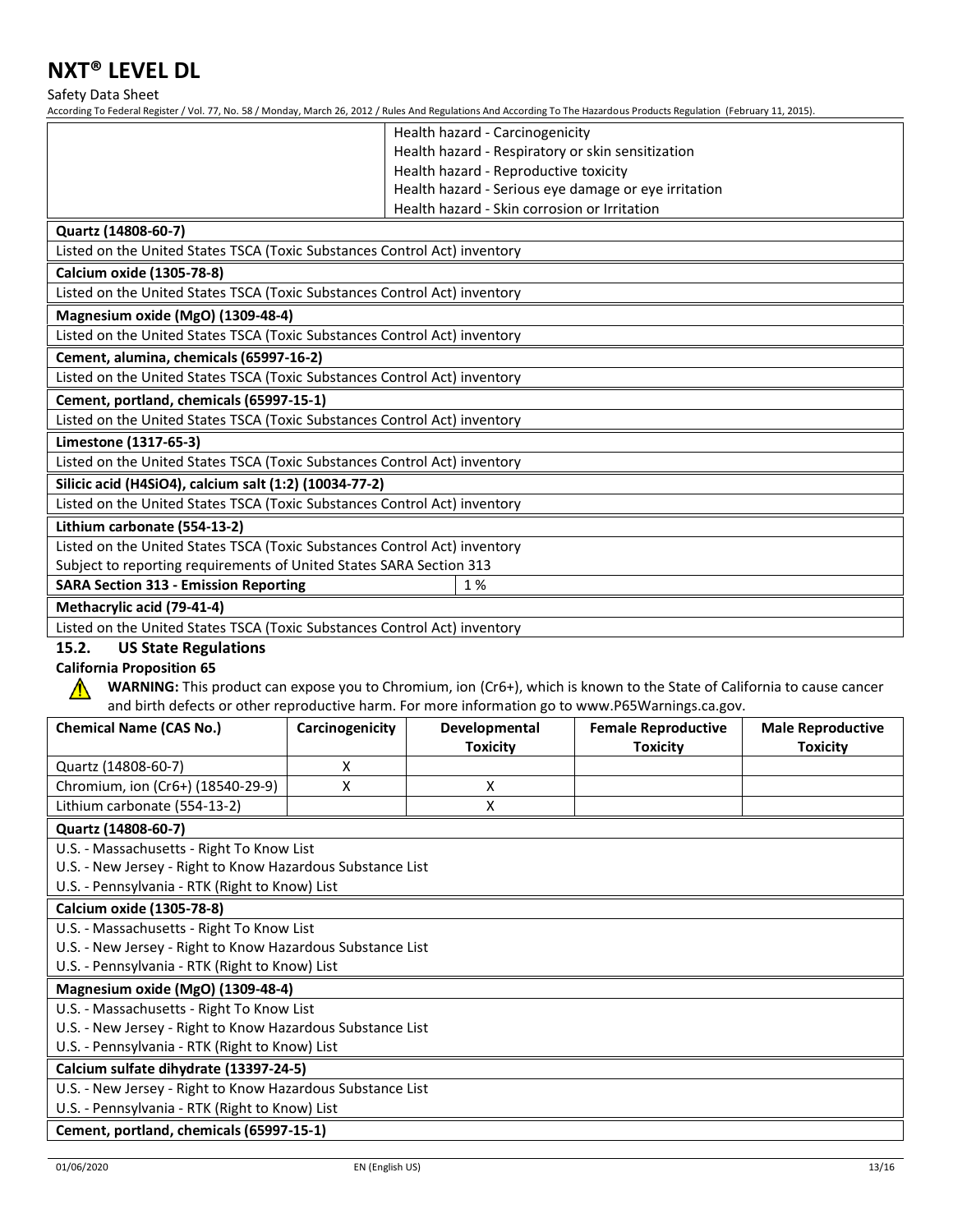Safety Data Sheet

According To Federal Register / Vol. 77, No. 58 / Monday, March 26, 2012 / Rules And Regulations And According To The Hazardous Products Regulation (February 11, 2015).

| U.S. - Massachusetts - Right To Know List                                                                    |
|--------------------------------------------------------------------------------------------------------------|
| U.S. - New Jersey - Right to Know Hazardous Substance List                                                   |
| U.S. - Pennsylvania - RTK (Right to Know) List                                                               |
| Limestone (1317-65-3)                                                                                        |
| U.S. - Massachusetts - Right To Know List                                                                    |
| U.S. - New Jersey - Right to Know Hazardous Substance List                                                   |
| U.S. - Pennsylvania - RTK (Right to Know) List                                                               |
| Chromium, ion (Cr6+) (18540-29-9)                                                                            |
| U.S. - Pennsylvania - RTK (Right to Know) - Environmental Hazard List                                        |
| U.S. - Pennsylvania - RTK (Right to Know) List                                                               |
| Lithium carbonate (554-13-2)                                                                                 |
| U.S. - Massachusetts - Right To Know List                                                                    |
| U.S. - New Jersey - Right to Know Hazardous Substance List                                                   |
| Silica, amorphous, precipitated and gel (112926-00-8)                                                        |
| U.S. - Massachusetts - Right To Know List                                                                    |
| U.S. - New Jersey - Right to Know Hazardous Substance List<br>U.S. - Pennsylvania - RTK (Right to Know) List |
| Methacrylic acid (79-41-4)                                                                                   |
| U.S. - Massachusetts - Right To Know List                                                                    |
| U.S. - New Jersey - Right to Know Hazardous Substance List                                                   |
| U.S. - Pennsylvania - RTK (Right to Know) List                                                               |
| 15.3.<br><b>Canadian Regulations</b>                                                                         |
| Quartz (14808-60-7)                                                                                          |
| Listed on the Canadian DSL (Domestic Substances List)                                                        |
| Calcium oxide (1305-78-8)                                                                                    |
| Listed on the Canadian DSL (Domestic Substances List)                                                        |
| Magnesium oxide (MgO) (1309-48-4)                                                                            |
| Listed on the Canadian DSL (Domestic Substances List)                                                        |
| Calcium sulfate dihydrate (13397-24-5)                                                                       |
| Listed on the Canadian DSL (Domestic Substances List)                                                        |
| Cement, alumina, chemicals (65997-16-2)                                                                      |
| Listed on the Canadian DSL (Domestic Substances List)                                                        |
| Cement, portland, chemicals (65997-15-1)                                                                     |
| Listed on the Canadian DSL (Domestic Substances List)                                                        |
| Limestone (1317-65-3)                                                                                        |
| Listed on the Canadian NDSL (Non-Domestic Substances List)                                                   |
| Silicic acid (H4SiO4), calcium salt (1:2) (10034-77-2)                                                       |
| Listed on the Canadian DSL (Domestic Substances List)                                                        |
|                                                                                                              |
| Lithium carbonate (554-13-2)                                                                                 |
| Listed on the Canadian DSL (Domestic Substances List)                                                        |
| Silica, amorphous, precipitated and gel (112926-00-8)                                                        |
| Listed on the Canadian DSL (Domestic Substances List)                                                        |
| Methacrylic acid (79-41-4)                                                                                   |
| Listed on the Canadian DSL (Domestic Substances List)                                                        |
| SECTION 16: OTHER INFORMATION, INCLUDING DATE OF PREPARATION OR LAST REVISION                                |
| Date of Preparation or Latest Revision<br>: 01/06/2020                                                       |
| <b>Other Information</b><br>: This document has been prepared in accordance with the SDS requirements of the |
| OSHA Hazard Communication Standard 29 CFR 1910.1200 and Canada's Hazardous                                   |

Products Regulations (HPR) SOR/2015-17.

٦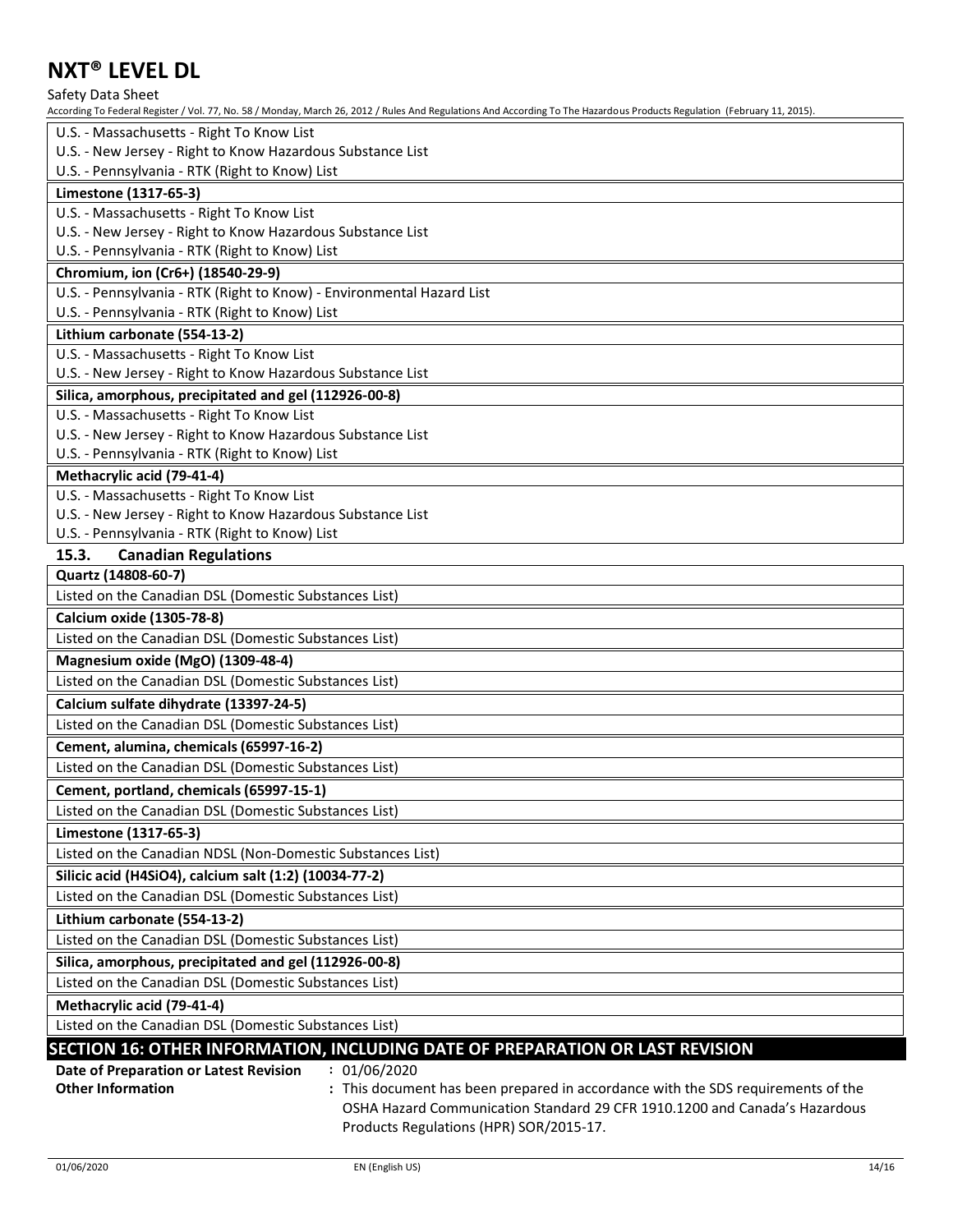### Safety Data Sheet

According To Federal Register / Vol. 77, No. 58 / Monday, March 26, 2012 / Rules And Regulations And According To The Hazardous Products Regulation (February 11, 2015).

#### **GHS Full Text Phrases:**

| Acute Tox. 3 (Dermal)                | Acute toxicity (dermal) Category 3                               |
|--------------------------------------|------------------------------------------------------------------|
| Acute Tox. 4 (Inhalation)            | Acute toxicity (inhalation) Category 4                           |
| Acute Tox. 4 (Inhalation:dust, mist) | Acute toxicity (inhalation:dust, mist) Category 4                |
| Acute Tox. 4 (Oral)                  | Acute toxicity (oral) Category 4                                 |
| Aquatic Acute 1                      | Hazardous to the aquatic environment - Acute Hazard Category 1   |
| Aquatic Acute 2                      | Hazardous to the aquatic environment - Acute Hazard Category 2   |
| Aquatic Acute 3                      | Hazardous to the aquatic environment - Acute Hazard Category 3   |
| Aquatic Chronic 1                    | Hazardous to the aquatic environment - Chronic Hazard Category 1 |
| Aquatic Chronic 2                    | Hazardous to the aquatic environment - Chronic Hazard Category 2 |
| Aquatic Chronic 3                    | Hazardous to the aquatic environment - Chronic Hazard Category 3 |
| Carc. 1A                             | Carcinogenicity Category 1A                                      |
| Carc. 1B                             | Carcinogenicity Category 1B                                      |
| Comb. Dust                           | Combustible Dust                                                 |
| Eye Dam. 1                           | Serious eye damage/eye irritation Category 1                     |
| Eye Irrit. 2A                        | Serious eye damage/eye irritation Category 2A                    |
| Eye Irrit. 2B                        | Serious eye damage/eye irritation Category 2B                    |
| Flam. Liq. 4                         | Flammable liquids Category 4                                     |
| Lact                                 | Reproductive toxicity (Lact.)                                    |
| Repr. 1A                             | Reproductive toxicity Category 1A                                |
| Skin Corr. 1A                        | Skin corrosion/irritation Category 1A                            |
| Skin Corr. 1C                        | Skin corrosion/irritation Category 1C                            |
| Skin Irrit. 2                        | Skin corrosion/irritation Category 2                             |
| Skin Sens. 1                         | Skin sensitization, Category 1                                   |
| STOT RE 1                            | Specific target organ toxicity (repeated exposure) Category 1    |
| STOT SE 1                            | Specific target organ toxicity (single exposure) Category 1      |
| STOT SE 3                            | Specific target organ toxicity (single exposure) Category 3      |
| H227                                 | Combustible liquid                                               |
| H302                                 | Harmful if swallowed                                             |
| H311                                 | Toxic in contact with skin                                       |
| H314                                 | Causes severe skin burns and eye damage                          |
| H315                                 | Causes skin irritation                                           |
| H317                                 | May cause an allergic skin reaction                              |
| H318                                 | Causes serious eye damage                                        |
| H319                                 | Causes serious eye irritation                                    |
| H320                                 | Causes eye irritation                                            |
| H332                                 | Harmful if inhaled                                               |
| H335                                 | May cause respiratory irritation                                 |
| H350                                 | May cause cancer                                                 |
| H360                                 | May damage fertility or the unborn child                         |
| H362                                 | May cause harm to breast-fed children                            |
| H370                                 | Causes damage to organs                                          |
| H372                                 | Causes damage to organs through prolonged or repeated exposure   |
| H400                                 | Very toxic to aquatic life                                       |
| H401                                 | Toxic to aquatic life                                            |
| H402                                 | Harmful to aquatic life                                          |
| H410                                 | Very toxic to aquatic life with long lasting effects             |
| H411                                 | Toxic to aquatic life with long lasting effects                  |
|                                      |                                                                  |